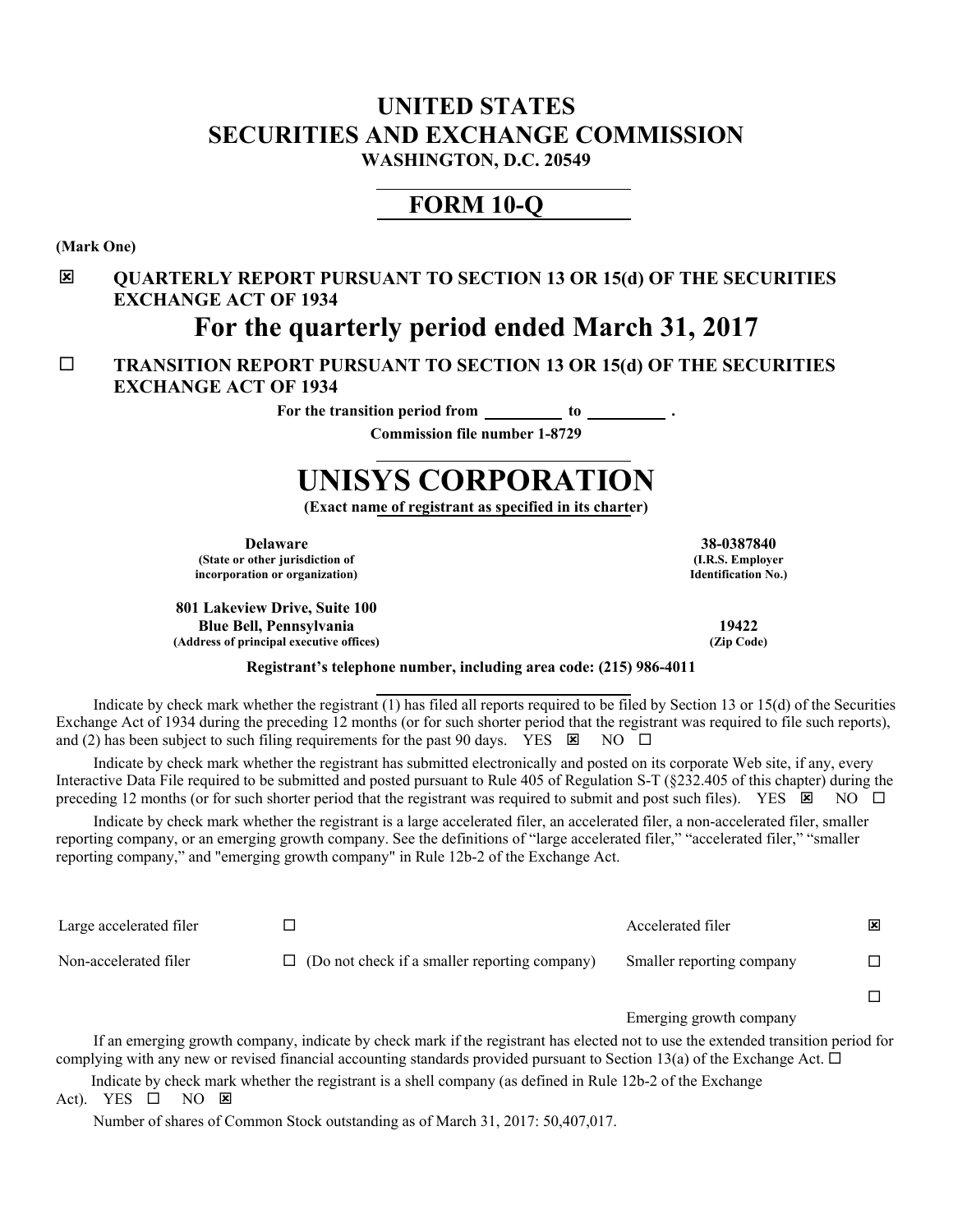### **UNISYS CORPORATION CONSOLIDATED BALANCE SHEETS (Unaudited) (Millions)**

|                                                                    | March 31, 2017        | December 31, 2016                  |
|--------------------------------------------------------------------|-----------------------|------------------------------------|
| <b>Assets</b>                                                      |                       |                                    |
| Current assets                                                     |                       |                                    |
| Cash and cash equivalents                                          | $\mathbb{S}$<br>302.0 | $\boldsymbol{\mathsf{S}}$<br>370.6 |
| Accounts and notes receivable, net                                 | 504.9                 | 505.8                              |
| Inventories:                                                       |                       |                                    |
| Parts and finished equipment                                       | 18.5                  | 14.0                               |
| Work in process and materials                                      | 10.9                  | 15.0                               |
| Prepaid expenses and other current assets                          | 121.8                 | 121.9                              |
| Total                                                              | 958.1                 | 1,027.3                            |
| Properties                                                         | 902.5                 | 886.6                              |
| Less-Accumulated depreciation and amortization                     | 749.2                 | 741.3                              |
| Properties, net                                                    | 153.3                 | 145.3                              |
| Outsourcing assets, net                                            | 164.8                 | 172.5                              |
| Marketable software, net                                           | 135.1                 | 137.0                              |
| Prepaid postretirement assets                                      | 36.7                  | 33.3                               |
| Deferred income taxes                                              | 144.0                 | 146.1                              |
| Goodwill                                                           | 179.5                 | 178.6                              |
| Restricted cash                                                    | 33.5                  | $30.5*$                            |
| Other long-term assets                                             | 157.3                 | 151.0*                             |
| Total                                                              | 1,962.3<br>\$         | \$<br>2,021.6                      |
|                                                                    |                       |                                    |
| <b>Liabilities and deficit</b>                                     |                       |                                    |
| <b>Current liabilities</b><br>Current maturities of long-term-debt |                       |                                    |
|                                                                    | \$<br>106.3           | $\mathbb{S}$<br>106.0              |
| Accounts payable<br>Deferred revenue                               | 200.1                 | 189.0                              |
|                                                                    | 333.3                 | 337.4                              |
| Other accrued liabilities                                          | 299.1                 | 349.2                              |
| Total                                                              | 938.8                 | 981.6                              |
| Long-term debt                                                     | 195.1                 | 194.0                              |
| Long-term postretirement liabilities                               | 2,258.5               | 2,292.6                            |
| Long-term deferred revenue                                         | 110.6                 | 117.6                              |
| Other long-term liabilities                                        | 86.0                  | 83.2                               |
| Commitments and contingencies                                      |                       |                                    |
| Deficit                                                            |                       |                                    |
| Common stock, shares issued:                                       |                       |                                    |
| 2017; 53.3, 2016; 52.8                                             | 0.5                   | 0.5                                |
| Accumulated deficit                                                | (1,930.5)             | (1,893.4)                          |
| Treasury stock, shares at cost:<br>2017; 2.9, 2016; 2.7            |                       | (100.5)                            |
| Paid-in capital                                                    | (102.5)<br>4,518.5    |                                    |
| Accumulated other comprehensive loss                               | (4,099.5)             | 4,515.2<br>(4,152.8)               |
| Total Unisys stockholders' deficit                                 | (1,613.5)             | (1,631.0)                          |
| Noncontrolling interests                                           | (13.2)                | (16.4)                             |
| Total deficit                                                      | (1,626.7)             | (1,647.4)                          |
| Total                                                              | \$<br>1,962.3         | $\$$<br>2,021.6                    |

See notes to consolidated financial statements.

\* Changed to conform to the current-year presentation. See Note 11.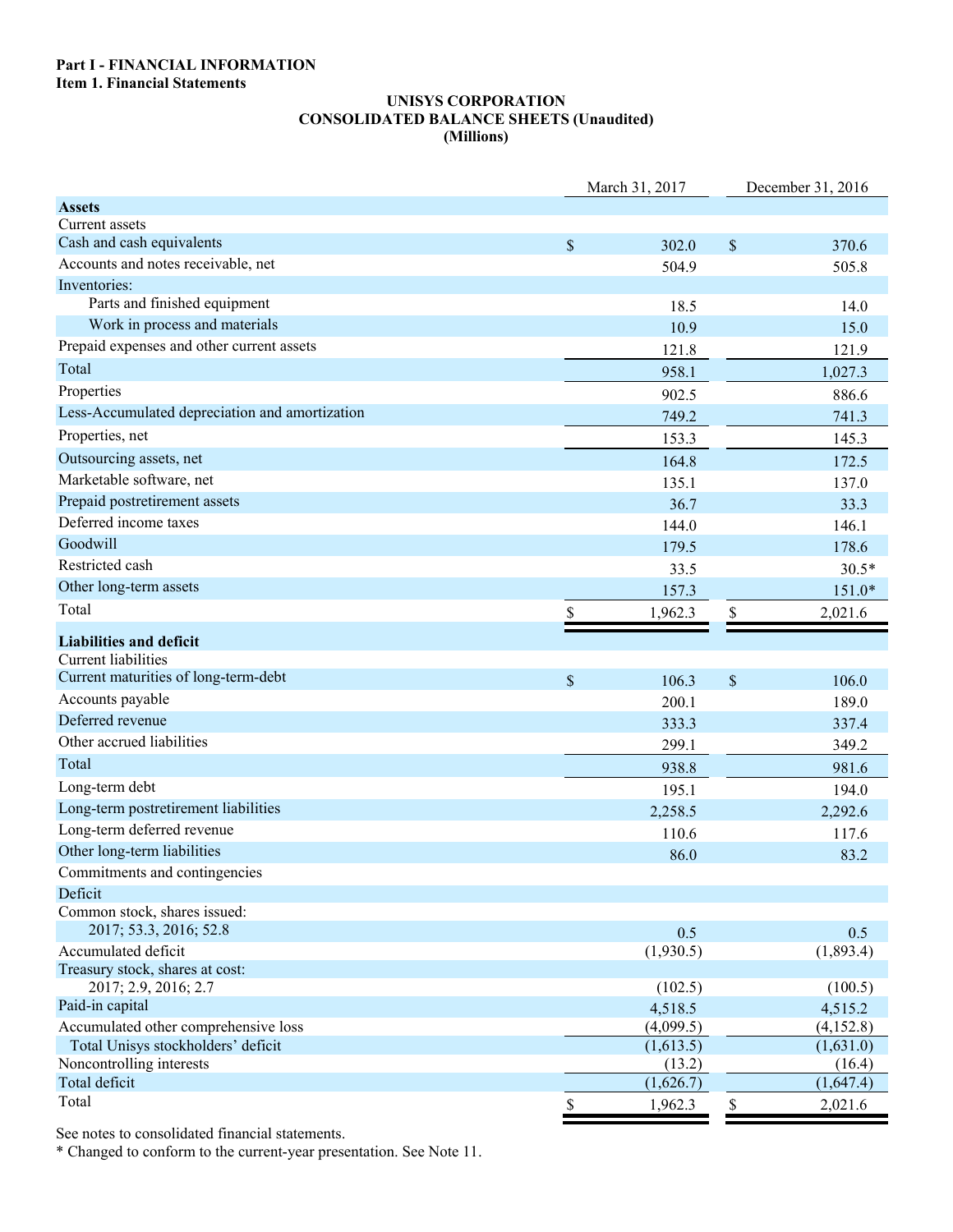# **UNISYS CORPORATION CONSOLIDATED STATEMENTS OF INCOME (Unaudited) (Millions, except per share data)**

|                                                     |    | Three Months Ended<br>March 31, |    |        |  |
|-----------------------------------------------------|----|---------------------------------|----|--------|--|
|                                                     |    | 2017                            |    | 2016   |  |
| Revenue                                             |    |                                 |    |        |  |
| Services                                            | \$ | 585.3                           | \$ | 595.1  |  |
| Technology                                          |    | 79.2                            |    | 71.7   |  |
|                                                     |    | 664.5                           |    | 666.8  |  |
| Costs and expenses                                  |    |                                 |    |        |  |
| Cost of revenue:                                    |    |                                 |    |        |  |
| <b>Services</b>                                     |    | 504.5                           |    | 533.7  |  |
| Technology                                          |    | 39.8                            |    | 34.6   |  |
|                                                     |    | 544.3                           |    | 568.3  |  |
| Selling, general and administrative                 |    | 109.1                           |    | 110.1  |  |
| Research and development                            |    | 13.8                            |    | 16.0   |  |
|                                                     |    | 667.2                           |    | 694.4  |  |
| Operating loss                                      |    | (2.7)                           |    | (27.6) |  |
| Interest expense                                    |    | 5.7                             |    | 4.4    |  |
| Other income (expense), net                         |    | (8.4)                           |    | (1.2)  |  |
| Loss before income taxes                            |    | (16.8)                          |    | (33.2) |  |
| Provision for income taxes                          |    | 12.9                            |    | 5.5    |  |
| Consolidated net loss                               |    | (29.7)                          |    | (38.7) |  |
| Net income attributable to noncontrolling interests |    | 3.0                             |    | 1.2    |  |
| Net loss attributable to Unisys Corporation         |    | (32.7)                          | \$ | (39.9) |  |
| Loss per share attributable to Unisys Corporation   |    |                                 |    |        |  |
| <b>Basic</b>                                        | \$ | (0.65)                          | \$ | (0.80) |  |
| Diluted                                             | S  | (0.65)                          | \$ | (0.80) |  |
|                                                     |    |                                 |    |        |  |

See notes to consolidated financial statements.

# **UNISYS CORPORATION CONSOLIDATED STATEMENTS OF COMPREHENSIVE INCOME (Unaudited) (Millions)**

|                                                                             |      | Three Months Ended<br>March 31, |  |        |  |
|-----------------------------------------------------------------------------|------|---------------------------------|--|--------|--|
|                                                                             | 2017 |                                 |  | 2016   |  |
| Consolidated net loss                                                       |      | (29.7)                          |  | (38.7) |  |
| Other comprehensive income                                                  |      |                                 |  |        |  |
| Foreign currency translation                                                |      | 31.1                            |  | 10.5   |  |
| Postretirement adjustments, net of tax of \$(1.0) in 2017 and \$2.7 in 2016 |      | 22.4                            |  | 45.5   |  |
| Total other comprehensive income                                            |      | 53.5                            |  | 56.0   |  |
| Comprehensive income                                                        |      | 23.8                            |  | 17.3   |  |
| Less comprehensive income attributable to noncontrolling interests          |      | (3.2)                           |  | (1.2)  |  |
| Comprehensive income attributable to Unisys Corporation                     |      | 20.6                            |  | 16.1   |  |

See notes to consolidated financial statements.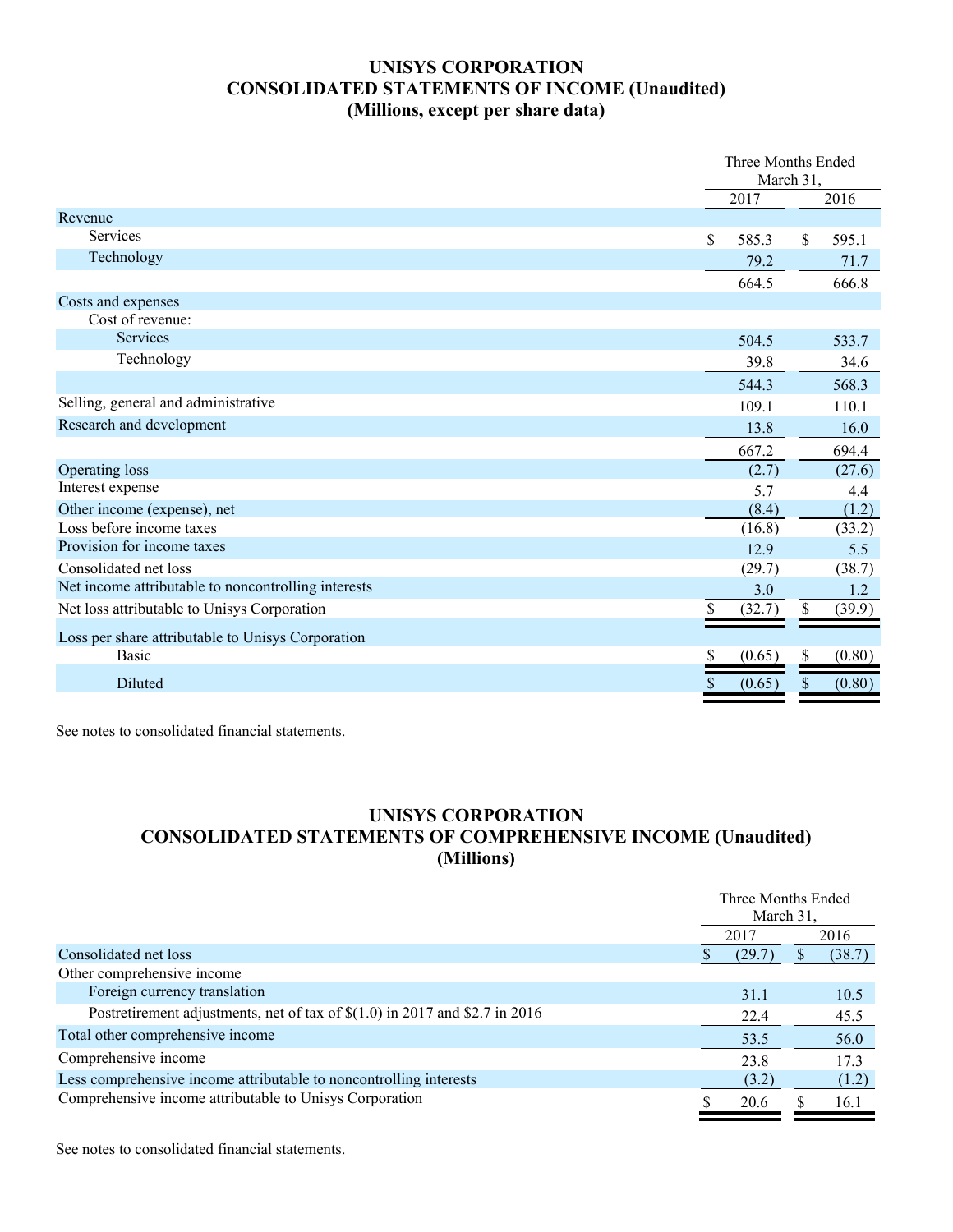# **UNISYS CORPORATION CONSOLIDATED STATEMENTS OF CASH FLOWS (Unaudited) (Millions)**

|                                                                                                                   | Three Months Ended March 31, |           |      |                |  |
|-------------------------------------------------------------------------------------------------------------------|------------------------------|-----------|------|----------------|--|
|                                                                                                                   |                              | 2017      |      | 2016           |  |
| <b>Cash flows from operating activities</b>                                                                       |                              |           |      |                |  |
| Consolidated net loss                                                                                             | \$                           | (29.7)    | \$   | (38.7)         |  |
| Add (deduct) items to reconcile consolidated net loss to net cash provided by<br>(used for) operating activities: |                              |           |      |                |  |
| Foreign currency transaction losses                                                                               |                              | 5.3       |      | 0.1            |  |
| Non-cash interest expense                                                                                         |                              | 2.0       |      | 0.7            |  |
| Employee stock compensation                                                                                       |                              | 3.7       |      | 3.2            |  |
| Depreciation and amortization of properties                                                                       |                              | 10.1      |      | 9.6            |  |
| Depreciation and amortization of outsourcing assets                                                               |                              | 12.9      |      | 11.1           |  |
| Amortization of marketable software                                                                               |                              | 15.7      |      | 16.4           |  |
| Other non-cash operating activities                                                                               |                              | (1.1)     |      | 0.3            |  |
| Loss on disposal of capital assets                                                                                |                              | 3.8       |      | 0.3            |  |
| Pension contributions                                                                                             |                              | (28.9)    |      | (31.6)         |  |
| Pension expense                                                                                                   |                              | 24.5      |      | 20.3           |  |
| Decrease (increase) in deferred income taxes, net                                                                 |                              | 2.2       |      | (6.9)          |  |
| Decrease in receivables, net                                                                                      |                              | 0.1       |      | 69.4           |  |
| Decrease (increase) in inventories                                                                                |                              | 0.1       |      | (1.9)          |  |
| Decrease in accounts payable and other accrued liabilities                                                        |                              | (50.0)    |      | $(34.8)*$      |  |
| (Decrease) increase in other liabilities                                                                          |                              | (10.3)    |      | 3.4            |  |
| (Increase) decrease in other assets                                                                               |                              | (1.4)     |      | $5.0*$         |  |
| Net cash (used for) provided by operating activities                                                              |                              | (41.0)    |      | 25.9*          |  |
| <b>Cash flows from investing activities</b>                                                                       |                              |           |      |                |  |
| Proceeds from investments                                                                                         |                              | 1,218.9   |      | 1,365.0        |  |
| Purchases of investments                                                                                          |                              | (1,211.5) |      | (1,367.8)      |  |
| Investment in marketable software                                                                                 |                              | (13.8)    |      | (14.3)         |  |
| Capital additions of properties                                                                                   |                              | (8.5)     |      | (6.6)          |  |
| Capital additions of outsourcing assets                                                                           |                              | (12.9)    |      | (15.1)         |  |
| Other                                                                                                             |                              | (0.3)     |      | $(0.2)$ *      |  |
| Net cash used for investing activities                                                                            |                              | (28.1)    |      | $(39.0)*$      |  |
| <b>Cash flows from financing activities</b><br>Proceeds from issuance of long-term debt                           |                              |           |      |                |  |
| Payments for capped call transactions                                                                             |                              |           |      | 190.0          |  |
| Issuance costs relating to long-term debt                                                                         |                              |           |      | (24.3)         |  |
| Payments of long-term debt                                                                                        |                              | (0.7)     |      | (6.2)<br>(0.7) |  |
| Other                                                                                                             |                              | (2.1)     |      | $(0.4)^*$      |  |
| Net cash (used for) provided by financing activities                                                              |                              | (2.8)     |      | 158.4*         |  |
| Effect of exchange rate changes on cash, cash equivalents and restricted cash                                     |                              | 6.3       |      | $5.5*$         |  |
| (Decrease) increase in cash, cash equivalents and restricted cash                                                 |                              | (65.6)    |      | 150.8*         |  |
| Cash, cash equivalents and restricted cash, beginning of period                                                   |                              | 401.1     |      | 396.8*         |  |
| Cash, cash equivalents and restricted cash, end of period                                                         | $\boldsymbol{\mathsf{S}}$    | 335.5     | $\$$ | 547.6*         |  |

\* Changed to conform to the current-year presentation. See Note 11.

See notes to consolidated financial statements.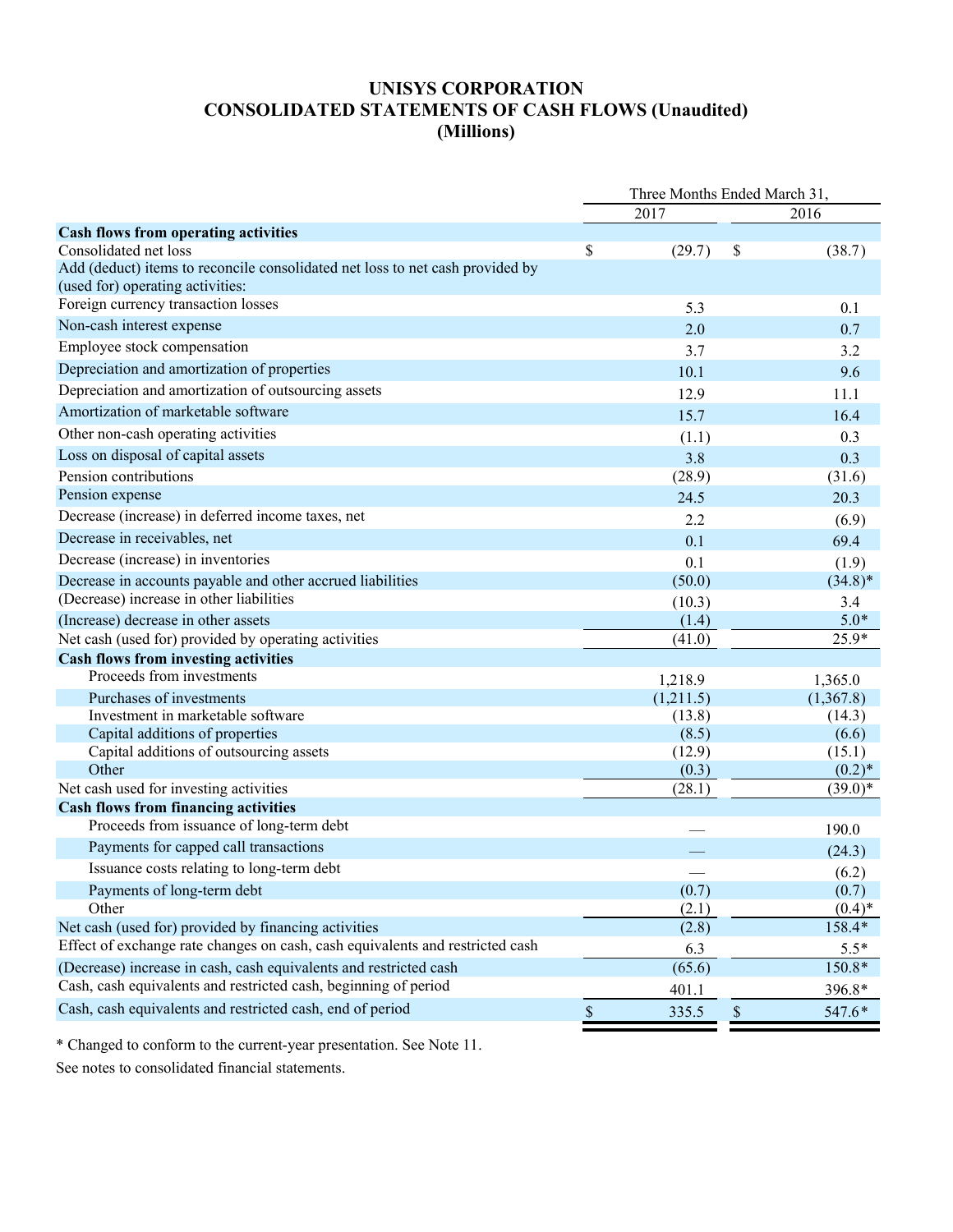# **UNISYS CORPORATION NOTES TO CONSOLIDATED FINANCIAL STATEMENTS (Unaudited) (Dollars in millions, except share and per share amounts)**

In the opinion of management, the financial information furnished herein reflects all adjustments necessary for a fair presentation of the financial position, results of operations, comprehensive income and cash flows for the interim periods specified. These adjustments consist only of normal recurring accruals except as disclosed herein. Because of seasonal and other factors, results for interim periods are not necessarily indicative of the results to be expected for the full year.

The preparation of financial statements in conformity with U.S. generally accepted accounting principles requires management to make estimates and assumptions about future events. These estimates and assumptions affect the amounts of assets and liabilities reported, disclosures about contingent assets and liabilities and the reported amounts of revenue and expenses. Such estimates include the valuation of accounts receivable, inventories, outsourcing assets, marketable software, goodwill and other long-lived assets, legal contingencies, indemnifications, and assumptions used in the calculation for systems integration projects, income taxes and retirement and other post-employment benefits, among others. These estimates and assumptions are based on management's best estimates and judgment. Management evaluates its estimates and assumptions on an ongoing basis using historical experience and other factors, including the current economic environment, which management believes to be reasonable under the circumstances. Management adjusts such estimates and assumptions when facts and circumstances dictate. As future events and their effects cannot be determined with precision, actual results could differ significantly from these estimates. Changes in those estimates resulting from continuing changes in the economic environment will be reflected in the financial statements in future periods.

The company's accounting policies are set forth in detail in note 1 of the notes to the consolidated financial statements in the company's Annual Report on Form 10-K for the year ended December 31, 2016 filed with the Securities and Exchange Commission. Such Annual Report also contains a discussion of the company's critical accounting policies. The company believes that these critical accounting policies affect its more significant estimates and judgments used in the preparation of the company's consolidated financial statements. There have been no changes in the company's critical accounting policies from those disclosed in the company's Annual Report on Form 10-K for the year ended December 31, 2016 .

# **Note 1 — Earnings Per Share**

The following table shows how the earnings (loss) per share attributable to Unisys Corporation was computed for the three months ended March 31, 2017 and 2016 (shares in thousands):

|                                                                                     | Three Months Ended March 31, |             |  |
|-------------------------------------------------------------------------------------|------------------------------|-------------|--|
|                                                                                     | 2017                         | 2016        |  |
| Basic earnings (loss) per common share computation:                                 |                              |             |  |
| Net income (loss) attributable to Unisys Corporation                                | \$<br>(32.7)                 | (39.9)      |  |
| Weighted average shares                                                             | 50,256                       | 50,004      |  |
| Basic earnings (loss) per common share                                              | (0.65)                       | (0.80)      |  |
| Diluted earnings (loss) per common share computation:                               |                              |             |  |
| Net income (loss) attributable to Unisys Corporation                                | \$<br>(32.7)                 | S<br>(39.9) |  |
| Add interest expense on convertible notes, net of tax of zero                       |                              |             |  |
| Net income (loss) attributable to Unisys Corporation for diluted earnings per share | (32.7)                       | (39.9)      |  |
| Weighted average shares                                                             | 50,256                       | 50,004      |  |
| Plus incremental shares from assumed conversions:                                   |                              |             |  |
| Employee stock plans                                                                |                              |             |  |
| Convertible notes                                                                   |                              |             |  |
| Adjusted weighted average shares                                                    | 50,256                       | 50,004      |  |
| Diluted earnings (loss) per common share                                            | (0.65)                       | (0.80)      |  |

In the three months ended March 31, 2017 and 2016, the following weighted-average number of stock options and restricted stock units were antidilutive and therefore excluded from the computation of diluted earnings per share (in thousands): 2,355 and 3,685, respectively. In the three months ended March 31, 2017 and 2016 , the following weighted-average number of common shares issuable upon conversion of the 5.50% Convertible Senior Notes due 2021 were antidilutive and therefore excluded from the computation of diluted earnings per share (in thousands): 21,868 and 3,636 , respectively.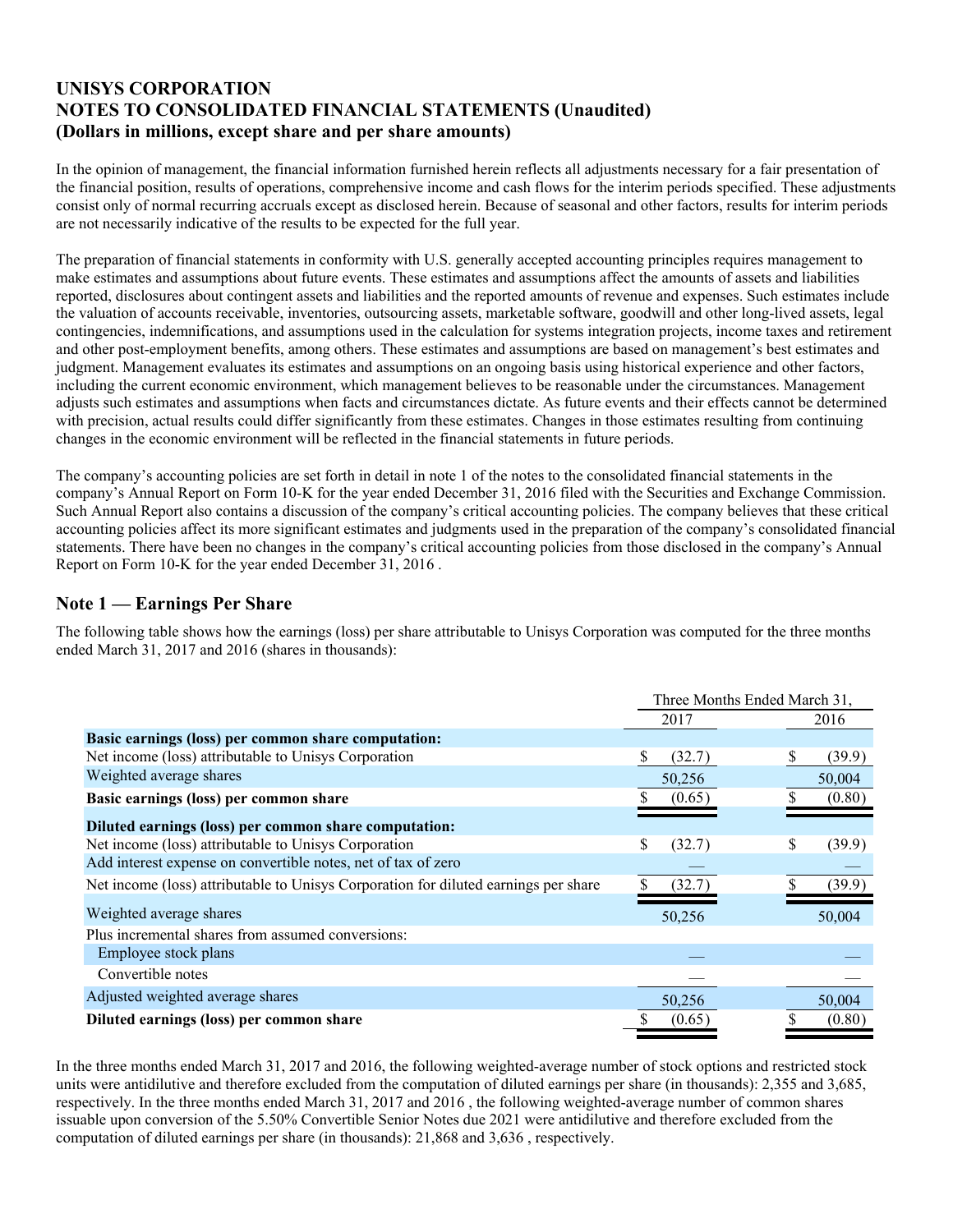# **Note 2 - Cost Reduction Actions**

In 2015, in connection with organizational initiatives to create a more competitive cost structure and rebalance the company's global skill set, the company initiated a plan to incur restructuring charges currently estimated at approximately \$300 million through 2017. During 2016 and 2015, the company recognized charges in connection with this plan and other costs of \$82.1 million and \$118.5 million, respectively, principally related to a reduction in employees.

During the three months ended March 31, 2017, the company recognized charges in connection with this plan and other costs of \$25.4 million. Charges related to work-force reductions were \$12.5 million, principally related to severance costs, and were comprised of: (a) a charge of \$0.5 million for 45 employees and \$(0.1) million for changes in estimates in the U.S. and (b) a charge of \$4.2 million for 75 employees, \$8.2 million for additional benefits provided in 2017 and \$(0.3) million for changes in estimates outside the U.S. In addition, the company recorded charges of \$12.9 million comprised of \$2.9 million for idle leased facilities costs, \$3.3 million for contract amendment and termination costs, \$1.4 million for professional fees and other expenses related to the cost reduction effort and \$5.3 million for foreign currency translation losses related to exiting a foreign country. The charges were recorded in the following statement of income classifications: cost of revenue – services, \$8.5 million; selling, general and administrative expenses, \$11.3 million; research and development expenses, \$0.3 million; and other income (expense), net, \$5.3 million.

During the three months ended March 31, 2016, the company recognized charges of \$26.9 million in connection with this plan, principally related to a reduction in employees. The charges related to work-force reductions were \$22.1 million, principally related to severance costs, and were comprised of: (a) a charge of \$4.2 million for 175 employees in the U.S. and (b) a charge of \$17.9 million for 337 employees outside the U.S. In addition, the company recorded charges of \$4.8 million for other expenses related to the cost reduction effort. The charges were recorded in the following statement of income classifications: cost of revenue - services, \$11.5 million; selling, general and administrative expenses, \$13.3 million; and research and development expenses, \$2.1 million.

Liabilities and expected future payments related to these costs are as follows:

|                                                           |            | Reductions | Work-Force            | <b>Idle Leased</b><br>Facilities |       |  |
|-----------------------------------------------------------|------------|------------|-----------------------|----------------------------------|-------|--|
|                                                           | Total      | U.S.       | $Int1$ .              | Costs                            |       |  |
| Balance at December 31, 2016                              | 36.6<br>S. | 1.8<br>S   | 33.4<br><sup>\$</sup> | S                                | 1.4   |  |
| Additional provisions                                     | 15.8       | 0.5        | 12.4                  |                                  | 2.9   |  |
| Payments                                                  | (8.0)      | (0.9)      | (6.8)                 |                                  | (0.3) |  |
| Changes in estimates                                      | (0.5)      | (0.1)      | (0.3)                 |                                  | (0.1) |  |
| Translation adjustments                                   | 0.5        |            | 0.5                   |                                  |       |  |
| Balance at March 31, 2017                                 | 44.4<br>S. | \$<br>1.3  | 39.2<br><sup>\$</sup> | \$.                              | 3.9   |  |
| Expected future utilization on balance at March 31, 2017: |            |            |                       |                                  |       |  |
| 2017 remaining nine months                                | \$22.4     | S.<br>1.3  | \$20.2                | S                                | 0.9   |  |
| Beyond 2017                                               | 22.0<br>S  |            | 19.0                  | \$                               | 3.0   |  |

# **Note 3 - Pension and Postretirement Benefits**

Net periodic pension expense for the three months ended March 31, 2017 and 2016 is presented below:

|                                       | Three Months Ended<br>March 31, 2017 |   |               |  |                               | Three Months Ended<br>March 31, 2016 |        |  |               |  |                   |
|---------------------------------------|--------------------------------------|---|---------------|--|-------------------------------|--------------------------------------|--------|--|---------------|--|-------------------|
|                                       | Total                                |   | U.S.<br>Plans |  | $Int$ <sup>1</sup> .<br>Plans |                                      | Total  |  | U.S.<br>Plans |  | $Int1$ .<br>Plans |
| Service cost                          | 1.6                                  | S |               |  | 1.6                           | S                                    | 1.8    |  |               |  | 1.8               |
| Interest cost                         | 69.9                                 |   | 52.5          |  | 17.4                          |                                      | 80.5   |  | 57.6          |  | 22.9              |
| Expected return on plan assets        | (89.4)                               |   | (58.8)        |  | (30.6)                        |                                      | (99.4) |  | (63.4)        |  | (36.0)            |
| Amortization of prior service benefit | (1.3)                                |   | (0.6)         |  | (0.7)                         |                                      | (1.4)  |  | (0.6)         |  | (0.8)             |
| Recognized net actuarial loss         | 43.7                                 |   | 30.9          |  | 12.8                          |                                      | 38.8   |  | 28.7          |  | 10.1              |
| Net periodic pension expense          | 24.5                                 |   | 24.0          |  | 0.5                           |                                      | 20.3   |  | 22.3          |  | (2.0)             |

In 2017 , the company expects to make cash contributions of approximately \$128.3 million to its worldwide defined benefit pension plans, which are comprised of \$54.4 million for the company's U.S. qualified defined benefit pension plan and \$73.9 million primarily for the company's non-U.S. defined benefit pension plans. In 2016, the company made cash contributions of \$132.5 million to its worldwide defined benefit pension plans. For the three months ended March 31, 2017 and 2016, \$28.9 million and \$31.6 million, respectively, of cash contributions have been made.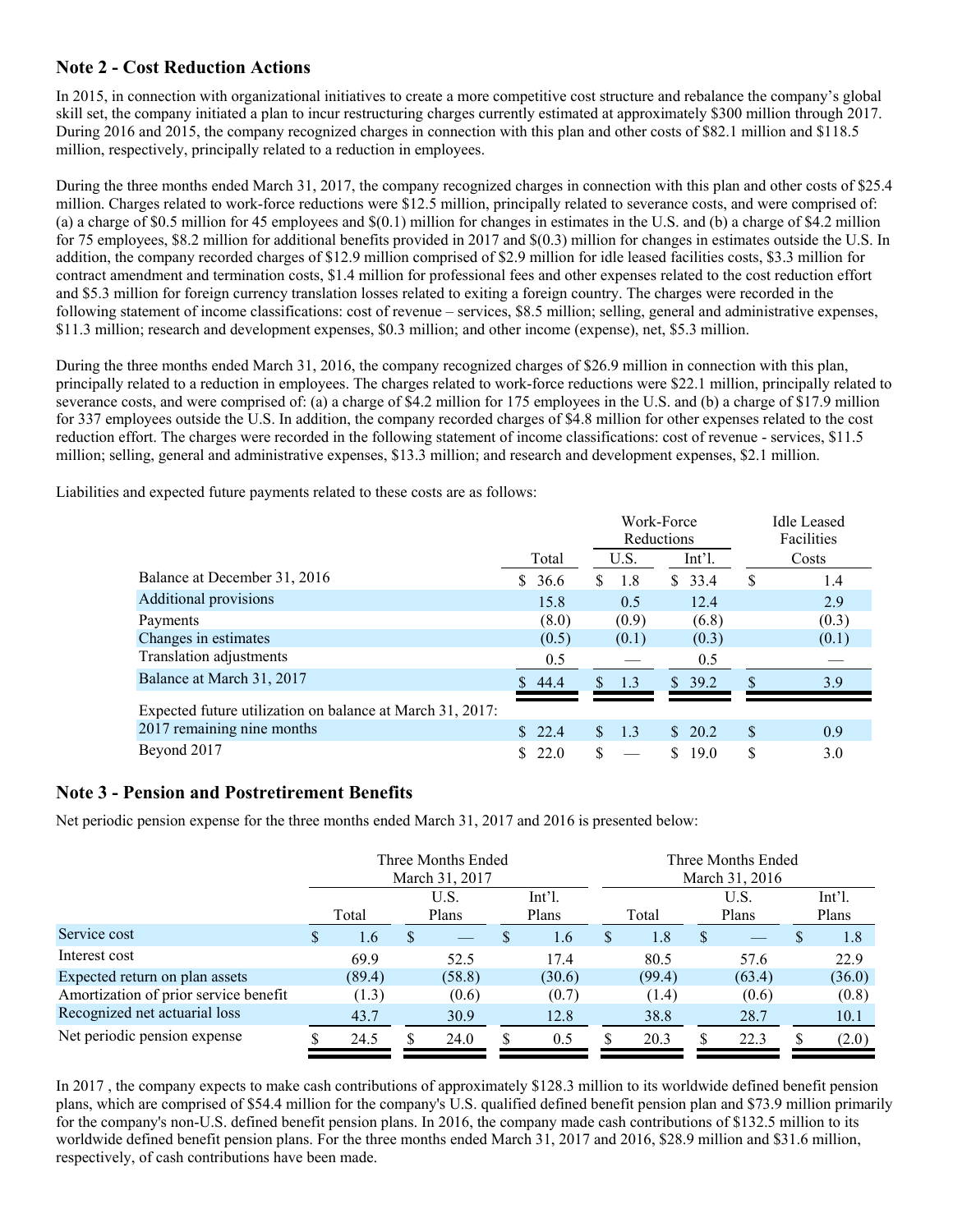Net periodic postretirement benefit expense for the three months ended March 31, 2017 and 2016 is presented below:

|                                             |   | Three Months Ended |   |       |  |  |
|---------------------------------------------|---|--------------------|---|-------|--|--|
|                                             |   | March 31,          |   |       |  |  |
|                                             |   | 2016<br>2017       |   |       |  |  |
| Service cost                                | S | 0.1                | S | 0.1   |  |  |
| Interest cost                               |   | 1.5                |   | 1.6   |  |  |
| Expected return on assets                   |   | (0.1)              |   | (0.1) |  |  |
| Recognized net actuarial loss               |   | 0.3                |   | 0.3   |  |  |
| Amortization of prior service benefit       |   | (0.1)              |   |       |  |  |
| Net periodic postretirement benefit expense |   | 17                 |   |       |  |  |
|                                             |   |                    |   |       |  |  |

The company expects to make cash contributions of approximately \$13.0 million to its postretirement benefit plan in 2017 compared with \$13.6 million in 2016. For the three months ended March 31, 2017 and 2016, \$2.8 million and \$2.5 million, respectively, of cash contributions have been made.

## **Note 4 - Fair Value Measurements**

Due to its foreign operations, the company is exposed to the effects of foreign currency exchange rate fluctuations on the U.S. dollar, principally related to intercompany account balances. The company uses derivative financial instruments to reduce its exposure to market risks from changes in foreign currency exchange rates on such balances. The company enters into foreign exchange forward contracts, generally having maturities of three months or less, which have not been designated as hedging instruments. At March 31, 2017 and 2016, the notional amount of these contracts was \$477.1 million and \$406.3 million, respectively. At March 31, 2017 and 2016, the fair value of such contracts was a net loss of \$1.2 million and a net gain of \$1.1 million , respectively, of which \$2.1 million and \$2.0 million, respectively, has been recognized in "Prepaid expenses and other current assets" and \$3.3 million and \$0.9 million, respectively, has been recognized in "Other accrued liabilities" in the company's consolidated balance sheet. For the three months ended March 31, 2017 and 2016 , changes in the fair value of these instruments was a gain of \$5.7 million and a gain of \$2.7 million , respectively, which has been recognized in earnings in "Other income (expense), net" in the company's consolidated statements of income. The fair value of these forward contracts is based on quoted prices for similar but not identical financial instruments; as such, the inputs are considered Level 2 inputs.

Financial assets with carrying values approximating fair value include cash and cash equivalents and accounts receivable. Financial liabilities with carrying values approximating fair value include accounts payable and other accrued liabilities. The carrying amounts of these financial assets and liabilities approximate fair value due to their short maturities. The fair value of long-term debt is based on market prices (Level 2 inputs). At March 31, 2017 and December 31, 2016, the fair value of the company's Senior Notes due 2017 was \$96.4 million and \$97.8 million, respectively, and the fair value of the company's Convertible Senior Notes due 2021, was \$355.4 million and \$379.8 million, respectively.

# **Note 5 - Stock Options**

Under stockholder approved stock-based plans, stock options, stock appreciation rights, restricted stock and restricted stock units may be granted to officers, directors and other key employees. At March 31, 2017, 3.0 million shares of unissued common stock of the company were available for granting under these plans.

For the three months ended March 31, 2016, the fair value of stock option awards was estimated using the Black-Scholes option pricing model with the following assumptions and weighted-average fair values:

|                                      |   | Three Months Ended<br>March 31, 2016 |
|--------------------------------------|---|--------------------------------------|
| Weighted-average fair value of grant | S | 4.53                                 |
| Risk-free interest rate              |   | 1.29%                                |
| Expected volatility                  |   | 51.30%                               |
| Expected life of options in years    |   | 4.90                                 |
| Expected dividend yield              |   |                                      |

There were no grants of stock option awards during the three months ended March 31, 2017.

Restricted stock unit awards may contain time-based units, performance-based units or a combination of both. Each performancebased unit will vest into zero to 2.0 shares depending on the degree to which the performance goals are met. Compensation expense resulting from these awards is recognized as expense ratably for each installment from the date of grant until the date the restrictions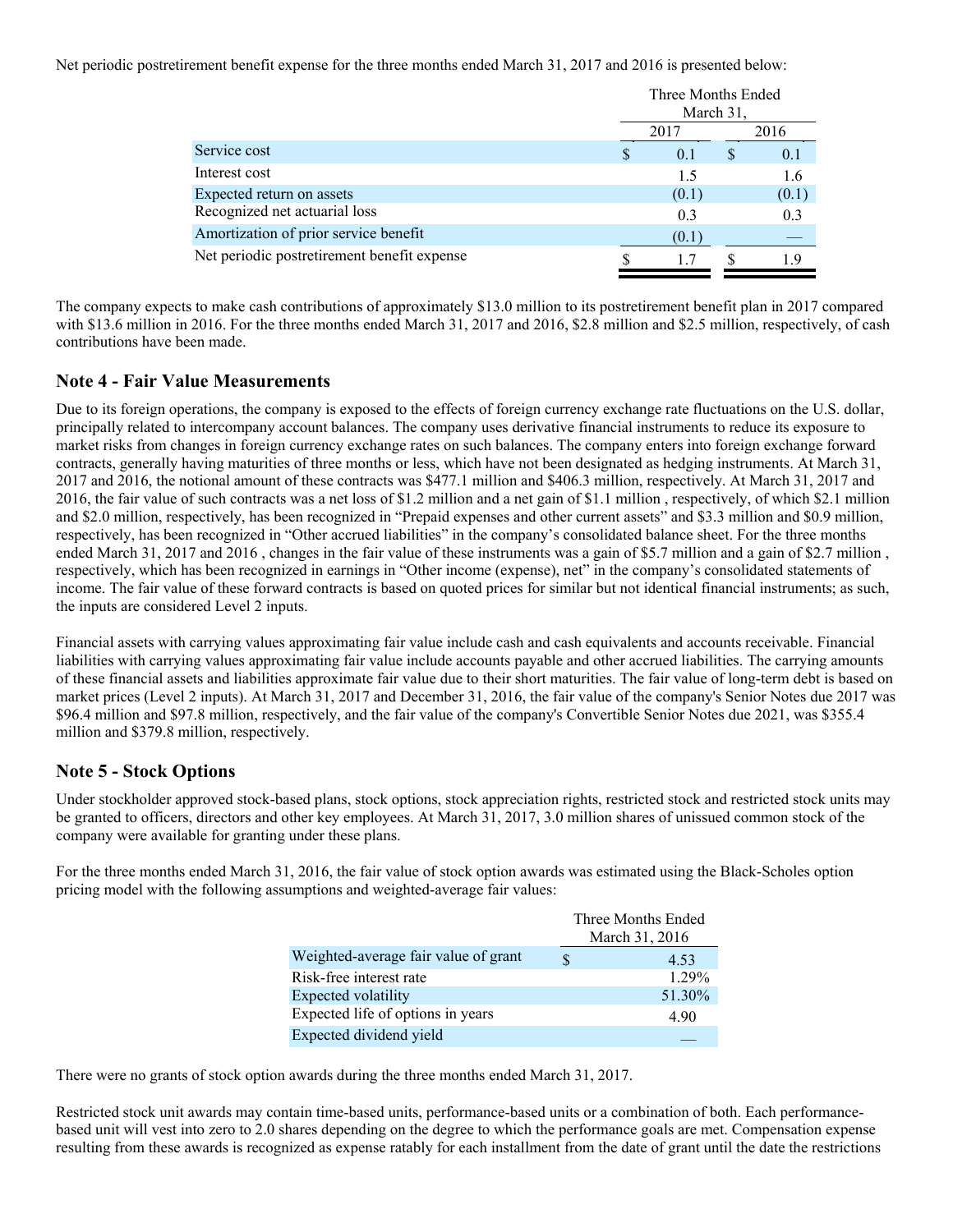lapse and is based on the fair market value at the date of grant and the probability of achievement of the specific performance-related goals.

The company records all share-based expense in selling, general and administrative expense.

During the three months ended March 31, 2017 and 2016, the company recorded \$3.7 million and \$3.2 million of share-based compensation expense, respectively, which is comprised of \$3.4 million and \$2.6 million of restricted stock unit expense and \$0.3 million and \$0.6 million of stock option expense, respectively.

A summary of stock option activity for the three months ended March 31, 2017 follows (shares in thousands):

| <b>Shares</b> |              | Weighted-<br>Average<br>Exercise<br>Price | Weighted-<br>Average<br>Remaining<br>Contractual<br>Term (years) | Aggregate<br>Intrinsic<br>Value |
|---------------|--------------|-------------------------------------------|------------------------------------------------------------------|---------------------------------|
| 2,099         | $\mathbb{S}$ | 25.41                                     |                                                                  |                                 |
|               |              |                                           |                                                                  |                                 |
|               |              |                                           |                                                                  |                                 |
| (290)         |              | 19.87                                     |                                                                  |                                 |
| 1,809         |              | 26.30                                     | 2.33                                                             | 0.1                             |
| 221           |              | 22.56                                     | 4.29                                                             |                                 |
| 1,579         |              | 26.85                                     | 2.05                                                             |                                 |
|               |              |                                           |                                                                  | - \$                            |

The aggregate intrinsic value represents the total pretax value of the difference between the company's closing stock price on the last trading day of the period and the exercise price of the options, multiplied by the number of in-the-money stock options that would have been received by the option holders had all option holders exercised their options on March 31, 2017. The intrinsic value of the company's stock options changes based on the closing price of the company's stock. The total intrinsic value of options exercised for the three months ended March 31, 2017 and 2016 was zero. As of March 31, 2017, \$1.0 million of total unrecognized compensation cost related to stock options is expected to be recognized over a weighted-average period of one year.

A summary of restricted stock unit activity for the three months ended March 31, 2017 follows (shares in thousands):

|                                  | Restricted<br>Stock<br>Units |   | Weighted-<br>Average<br>Grant-Date<br>Fair Value |
|----------------------------------|------------------------------|---|--------------------------------------------------|
| Outstanding at December 31, 2016 | 1,454                        | S | 12.68                                            |
| Granted                          | 949                          |   | 14.10                                            |
| Vested                           | (469)                        |   | 13.41                                            |
| Forfeited and expired            | (42)                         |   | 13.43                                            |
| Outstanding at March 31, 2017    | 1,892                        |   | 13.28                                            |

The fair value of restricted stock units is determined based on the trading price of the company's common shares on the date of grant. The aggregate weighted-average grant-date fair value of restricted stock units granted during the three months ended March 31, 2017 and 2016 was \$13.4 million and \$11.6 million, respectively. As of March 31, 2017, there was \$17.9 million of total unrecognized compensation cost related to outstanding restricted stock units granted under the company's plans. That cost is expected to be recognized over a weighted-average period of 2.5 years. The aggregate weighted-average grant-date fair value of restricted stock units vested during the three months ended March 31, 2017 and 2016 was \$6.3 million and \$3.1 million, respectively.

Common stock issued upon exercise of stock options or upon lapse of restrictions on restricted stock units are newly issued shares. Cash received from the exercise of stock options for the three months ended March 31, 2017 and 2016 was zero. In light of its tax position, the company is currently not recognizing any tax benefits from the exercise of stock options or upon issuance of stock upon lapse of restrictions on restricted stock units. Tax benefits resulting from tax deductions in excess of the compensation costs recognized are classified as operating cash flows.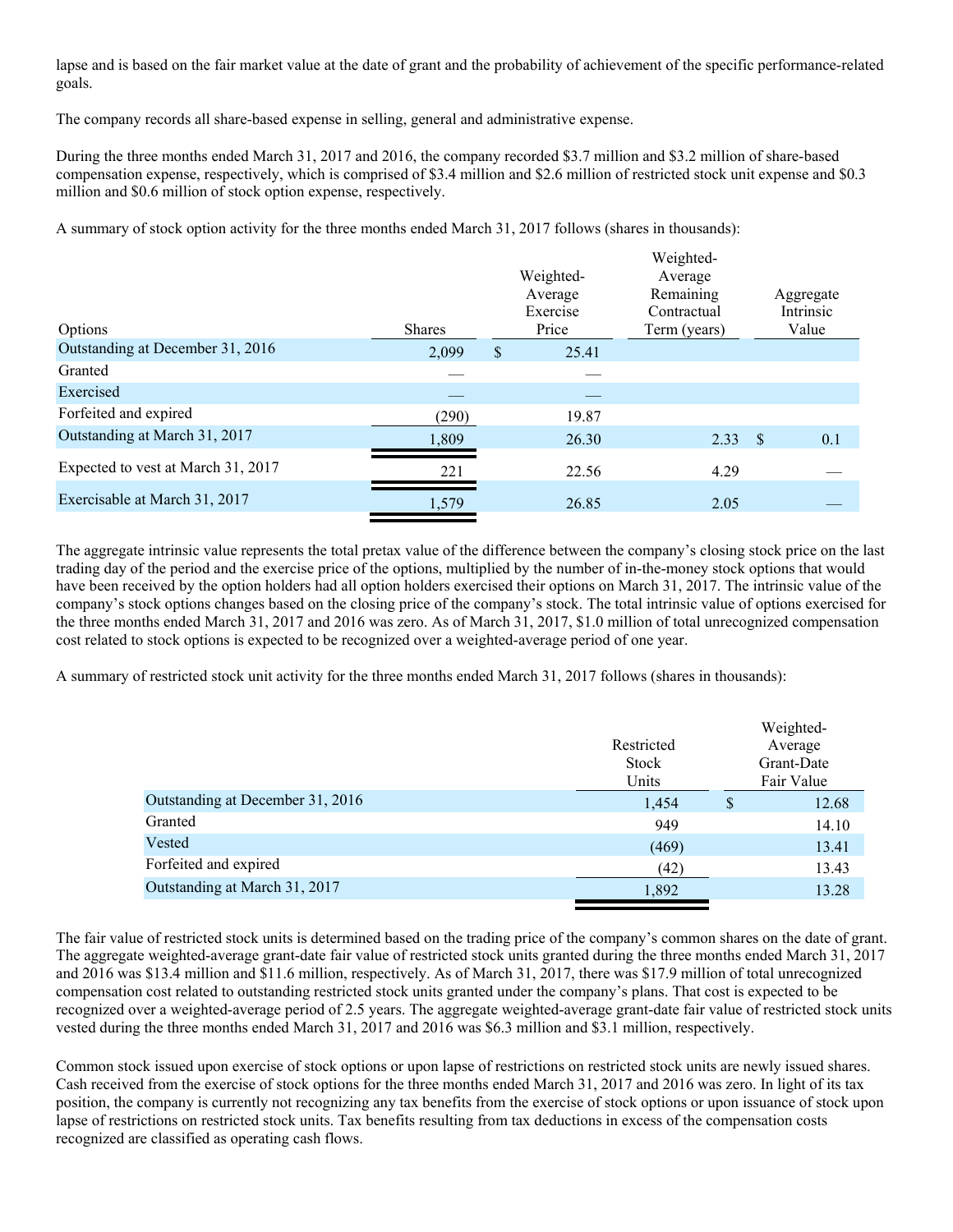# **Note 6 - Segment Information**

The company has two business segments: Services and Technology. Revenue classifications within the Services segment are as follows:

- Cloud & infrastructure services. This represents revenue from helping clients apply cloud and as-a-service delivery models to capitalize on business opportunities, make their end users more productive, and manage and secure their IT infrastructure and operations more economically.
- Application services. This represents revenue from helping clients transform their business processes by providing advanced solutions for select industries, developing and managing new leading-edge applications, offering advanced data analytics and modernizing existing enterprise applications.
- Business processing outsourcing services. This represents revenue from the management of critical processes and functions for clients in target industries, helping them improve performance and reduce costs.

The accounting policies of each business segment are the same as those followed by the company as a whole. Intersegment sales and transfers are priced as if the sales or transfers were to third parties. Accordingly, the Technology segment recognizes intersegment revenue and manufacturing profit on hardware and software shipments to customers under Services contracts. The Services segment, in turn, recognizes customer revenue and marketing profits on such shipments of company hardware and software to customers. The Services segment also includes the sale of hardware and software products sourced from third parties that are sold to customers through the company's Services channels. In the company's consolidated statements of income, the manufacturing costs of products sourced from the Technology segment and sold to Services customers are reported in cost of revenue for Services.

Also included in the Technology segment's sales and operating profit are sales of hardware and software sold to the Services segment for internal use in Services engagements. The amount of such profit included in operating income of the Technology segment for the three months ended March 31, 2017 and 2016 was \$0.1 million and \$0.1 million, respectively. The profit on these transactions is eliminated in Corporate.

The company evaluates business segment performance based on operating income exclusive of pension income or expense, restructuring charges and unusual and nonrecurring items, which are included in Corporate. All other corporate and centrally incurred costs are allocated to the business segments based principally on revenue, employees, square footage or usage.

A summary of the company's operations by business segment for the three -month periods ended March 31, 2017 and 2016 is presented below:

|                                          | Total |        | Corporate |        | Services |       | Technology |      |
|------------------------------------------|-------|--------|-----------|--------|----------|-------|------------|------|
| <b>Three Months Ended March 31, 2017</b> |       |        |           |        |          |       |            |      |
| Customer revenue                         | \$    | 664.5  |           |        | \$       | 585.3 | \$         | 79.2 |
| Intersegment                             |       |        | ۰D.       | (5.3)  |          |       |            | 5.3  |
| Total revenue                            |       | 664.5  | .ъ        | (5.3)  | Ъ.       | 585.3 | \$         | 84.5 |
| Operating income (loss)                  |       | (2.7)  |           | (43.0) |          | 27.3  |            | 13.0 |
| <b>Three Months Ended March 31, 2016</b> |       |        |           |        |          |       |            |      |
| Customer revenue                         | \$    | 666.8  |           |        | \$       | 595.1 | \$         | 71.7 |
| Intersegment                             |       |        |           | (5.6)  |          |       |            | 5.6  |
| Total revenue                            |       | 666.8  |           | (5.6)  |          | 595.1 | \$         | 77.3 |
| Operating income (loss)                  |       | (27.6) |           | (45.6) |          | 4.0   | \$         | 14.0 |

Presented below is a reconciliation of total business segment operating income to consolidated loss before income taxes:

|                                | Three Months Ended March 31, |        |  |        |  |  |
|--------------------------------|------------------------------|--------|--|--------|--|--|
|                                | 2017                         |        |  | 2016   |  |  |
| Total segment operating income |                              | 40.3   |  | 18.0   |  |  |
| Interest expense               |                              | (5.7)  |  | (4.4)  |  |  |
| Other income (expense), net    |                              | (8.4)  |  | (1.2)  |  |  |
| Cost reduction charges (a)     |                              | (20.1) |  | (26.9) |  |  |
| Corporate and eliminations     |                              | (22.9) |  | (18.7) |  |  |
| Total loss before income taxes |                              | (16.8) |  | (33.2) |  |  |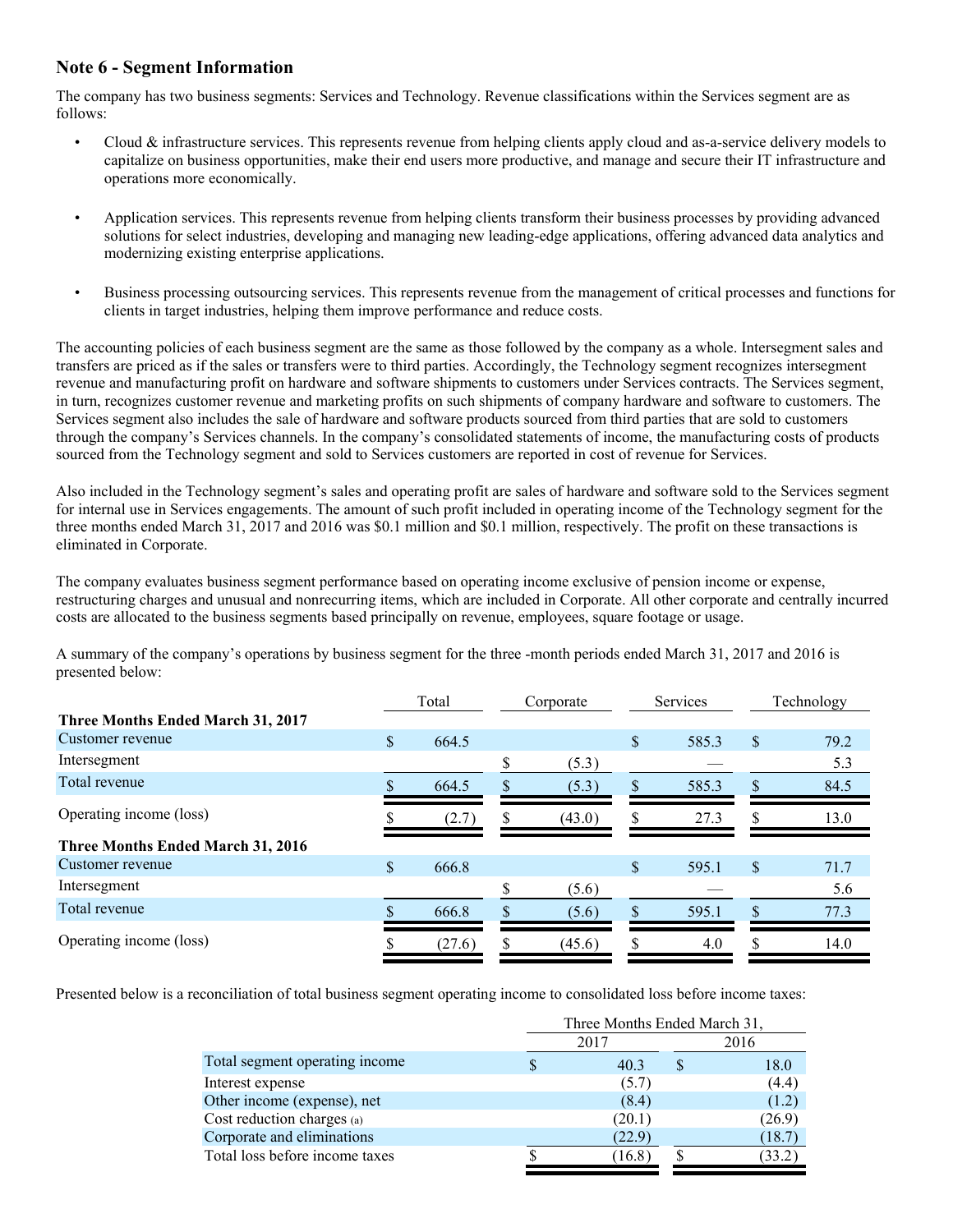(a) The three months ended March 31, 2017 excludes \$5.3 million for foreign currency translation losses related to exiting a foreign country which are reported in Other income (expense), net in the Consolidated Statement of Income.

Customer revenue by classes of similar products or services, by segment, is presented below:

|                                          | Three Months Ended March 31, |      |       |  |  |  |
|------------------------------------------|------------------------------|------|-------|--|--|--|
|                                          | 2017                         | 2016 |       |  |  |  |
| <b>Services</b>                          |                              |      |       |  |  |  |
| Cloud & infrastructure services          | 335.3                        | S    | 335.8 |  |  |  |
| Application services                     | 201.5                        |      | 210.6 |  |  |  |
| Business processing outsourcing services | 48.5                         |      | 48.7  |  |  |  |
|                                          | 585.3                        |      | 595.1 |  |  |  |
| Technology                               | 79.2                         |      | 71.7  |  |  |  |
| Total                                    | 664.5                        |      |       |  |  |  |

Geographic information about the company's revenue, which is principally based on location of the selling organization, is presented below:

|                      | Three Months Ended March 31, |       |   |       |  |
|----------------------|------------------------------|-------|---|-------|--|
|                      | 2017                         |       |   | 2016  |  |
| <b>United States</b> |                              | 333.8 | S | 330.9 |  |
| United Kingdom       |                              | 78.9  |   | 82.0  |  |
| Other foreign        |                              | 251.8 |   | 253.9 |  |
| Total                |                              | 664.5 |   | 666.8 |  |
|                      |                              |       |   |       |  |

## **Note 7 - Accumulated Other Comprehensive Income**

Accumulated other comprehensive loss as of December 31, 2016 and March 31, 2017 is as follows:

|                                                     | Total |           |   | Translation<br>Adjustments | Postretirement<br>Plans |           |  |
|-----------------------------------------------------|-------|-----------|---|----------------------------|-------------------------|-----------|--|
| Balance at December 31, 2016                        |       | (4,152.8) | S | (927.1)                    |                         | (3,225.7) |  |
| Other comprehensive income before reclassifications |       | 18.4      |   | 35.1                       |                         | (16.7)    |  |
| Amounts reclassified from accumulated other         |       |           |   |                            |                         |           |  |
| comprehensive income                                |       | 34.9      |   | (5.3)                      |                         | 40.2      |  |
| Current period other comprehensive income           |       | 53.3      |   | 29.8                       |                         | 23.5      |  |
| Balance at March 31, 2017                           |       | (4,099.5) |   | (897.3)                    |                         | (3,202.2) |  |

Amounts reclassified out of accumulated other comprehensive income for the three months ended March 31, 2017 and 2016 are as follows:

|                                                                                | Three Months Ended March 31, |       |    |       |
|--------------------------------------------------------------------------------|------------------------------|-------|----|-------|
|                                                                                |                              | 2017  |    | 2016  |
| Translation Adjustments:                                                       |                              |       |    |       |
| Adjustment for substantial completion of liquidation of foreign subsidiary (a) |                              | (5.3) | -S |       |
| <b>Postretirement Plans:</b>                                                   |                              |       |    |       |
| Amortization of prior service cost (b)                                         |                              | (1.4) |    | (1.4) |
| Amortization of actuarial losses (b)                                           |                              | 43.3  |    | 38.6  |
| Total before tax                                                               |                              | 36.6  |    | 37.2  |
| Income tax benefit                                                             |                              | (1.7) |    | (1.4) |
| Total reclassification for the period                                          |                              | 34.9  |    | 35.8  |

(a) Reported in other income (expense), net in the Consolidated Statements of Income

(b) These items are included in net periodic postretirement cost (see Note 3).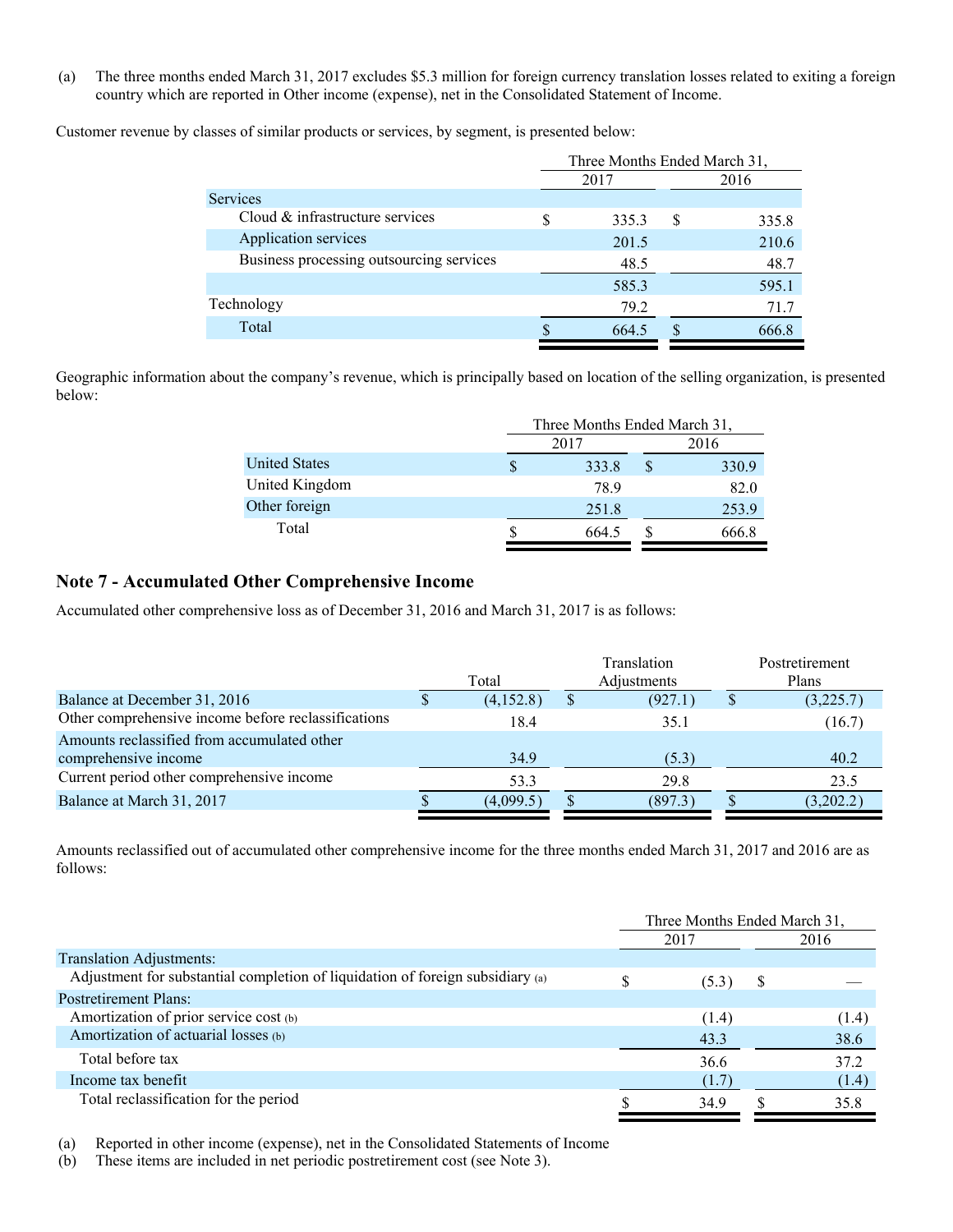Noncontrolling interests as of December 31, 2016 and March 31, 2017 are as follows:

|                              | Noncontrolling   |
|------------------------------|------------------|
|                              | <b>Interests</b> |
| Balance at December 31, 2016 | (16.4)           |
| Net income                   | 3.0              |
| Translation adjustments      | 1.3              |
| Postretirement plans         | (1.1)            |
| Balance at March 31, 2017    | 13.2             |

# **Note 8 - Supplemental Cash Flow Information**

The following table provides a reconciliation of cash, cash equivalents and restricted cash reported within the consolidated balance sheets that sum to the total of the same such amounts shown in the consolidated statements of cash flows.

|                                                                                                        | March 31, 2017 |       | December 31, 2016 |
|--------------------------------------------------------------------------------------------------------|----------------|-------|-------------------|
| Cash and cash equivalents                                                                              |                | 302.0 | 370.6             |
| Restricted cash                                                                                        |                | 33.5  | 30.5              |
| Total cash, cash equivalents and restricted cash<br>shown in the consolidated statements of cash flows |                | 335.5 | 4011              |

Restricted cash consists of cash the company is contractually obligated to maintain in accordance with the terms of its U.K. business processing outsourcing joint venture agreement, cash required to be held on deposit for the settlement of litigation and tax claims, and other cash that is restricted from withdrawal.

Cash paid, net of refunds, during the three months ended March 31, 2017 and 2016 for income taxes was \$16.0 million and \$10.9 million, respectively.

Cash paid during the three months ended March 31, 2017 and 2016 for interest was \$9.0 million and \$7.1 million, respectively.

## **Note 9 - Commitments and Contingencies**

There are various lawsuits, claims, investigations and proceedings that have been brought or asserted against the company, which arise in the ordinary course of business, including actions with respect to commercial and government contracts, labor and employment, employee benefits, environmental matters, intellectual property, and non-income tax matters. The company records a provision for these matters when it is both probable that a liability has been incurred and the amount of the loss can be reasonably estimated. Any provisions are reviewed at least quarterly and are adjusted to reflect the impact and status of settlements, rulings, advice of counsel and other information and events pertinent to a particular matter.

The company believes that it has valid defenses with respect to legal matters pending against it. Based on its experience, the company also believes that the damage amounts claimed in the lawsuits disclosed below are not a meaningful indicator of the company's potential liability. Litigation is inherently unpredictable, however, and it is possible that the company's results of operations or cash flow could be materially affected in any particular period by the resolution of one or more of the legal matters pending against it.

In April 2007, the Ministry of Justice of Belgium sued Unisys Belgium SA-NV, a Unisys subsidiary (Unisys Belgium), in the Court of First Instance of Brussels. The Belgian government had engaged the company to design and develop software for a computerized system to be used to manage the Belgian court system. The Belgian State terminated the contract and in its lawsuit has alleged that the termination was justified because Unisys Belgium failed to deliver satisfactory software in a timely manner. It claims damages of approximately €28 million. Unisys Belgium filed its defense and counterclaim in April 2008, in the amount of approximately €18.5 million. The company believes it has valid defenses to the claims and contends that the Belgian State's termination of the contract was unjustified.

The company's Brazilian operations, along with those of many other companies doing business in Brazil, are involved in various litigation matters, including numerous governmental assessments related to indirect and other taxes, as well as disputes associated with former employees and contract labor. The tax-related matters pertain to value added taxes, customs, duties, sales and other nonincome related tax exposures. The labor-related matters include claims related to compensation matters. The company believes that appropriate accruals have been established for such matters based on information currently available. At March 31, 2017, excluding those matters that have been assessed by management as being remote as to the likelihood of ultimately resulting in a loss, the amount related to unreserved tax-related matters, inclusive of any related interest, is estimated to be up to approximately \$132 million.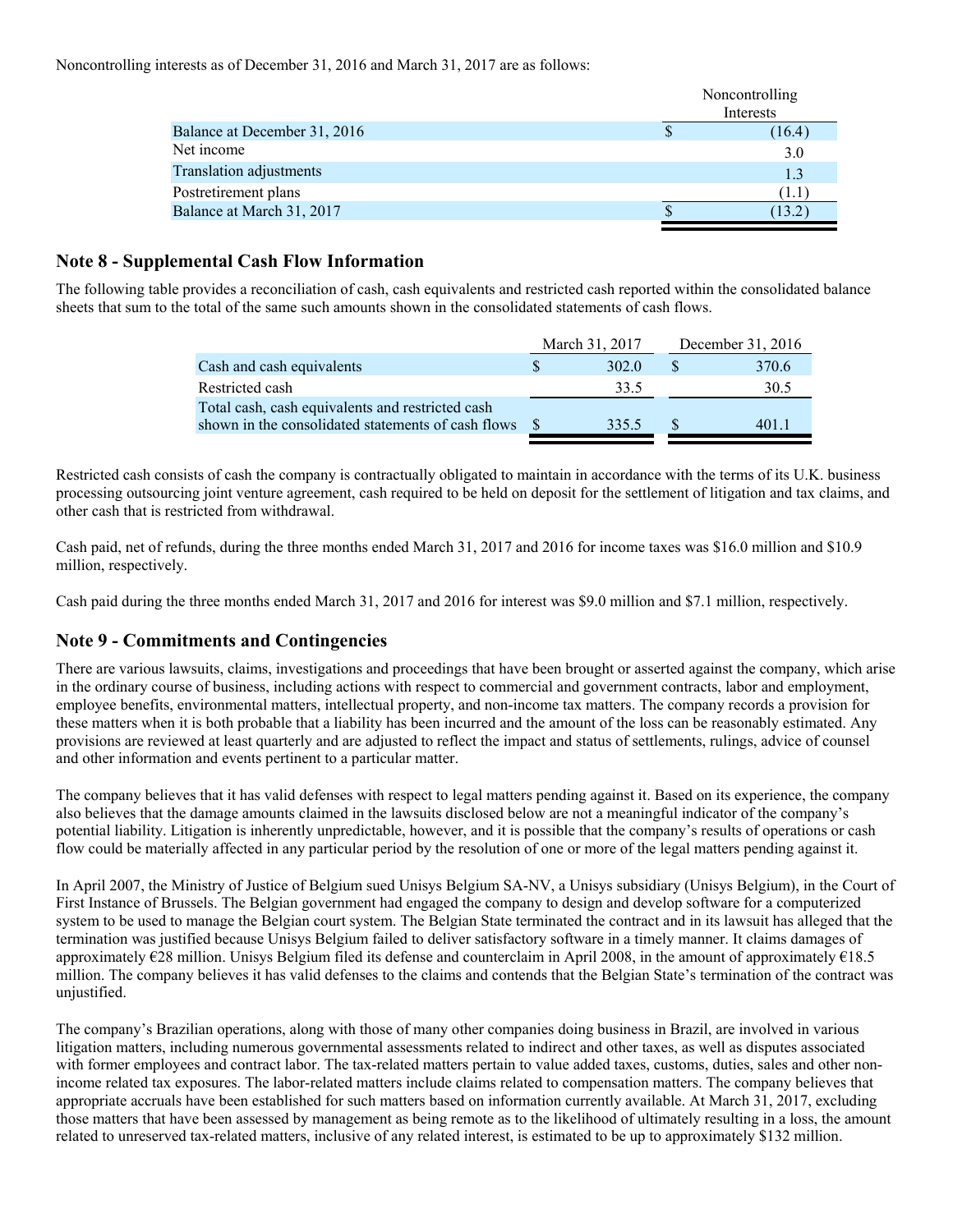On June 26, 2014, the State of Louisiana filed a Petition for Damages against, among other defendants, the company and Molina Information Systems, LLC, in the Parish of East Baton Rouge, 19th Judicial District. The State alleged that between 1989 and 2012 the defendants, each acting successively as the State's Medicaid fiscal intermediary, utilized an incorrect reimbursement formula for the payment of pharmaceutical claims causing the State to pay excessive amounts for prescription drugs. The State contends overpayments of approximately \$68 million for the period January 2002 through July 2011 and is seeking data to identify the claims at issue for the remaining time period. The company believes that it has valid defenses to Louisiana's claims and is asserting them in the pending litigation.

With respect to the specific legal proceedings and claims described above, except as otherwise noted, either (i) the amount or range of possible losses in excess of amounts accrued, if any, is not reasonably estimable or (ii) the company believes that the amount or range of possible losses in excess of amounts accrued that are estimable would not be material.

Litigation is inherently unpredictable and unfavorable resolutions could occur. Accordingly, it is possible that an adverse outcome from such matters could exceed the amounts accrued in an amount that could be material to the company's financial condition, results of operations and cash flows in any particular reporting period.

Notwithstanding that the ultimate results of the lawsuits, claims, investigations and proceedings that have been brought or asserted against the company are not currently determinable, the company believes that at March 31, 2017, it has adequate provisions for any such matters.

## **Note 10 - Income Taxes**

Accounting rules governing income taxes require that deferred tax assets and liabilities be recognized using enacted tax rates for the effect of temporary differences between the book and tax bases of recorded assets and liabilities. These rules also require that deferred tax assets be reduced by a valuation allowance if it is more likely than not that some portion or the entire deferred tax asset will not be realized.

The company evaluates the realizability of its deferred tax assets by assessing its valuation allowance and by adjusting the amount of such allowance, if necessary. The factors used to assess the likelihood of realization are the company's historical profitability, forecast of future taxable income and available tax-planning strategies that could be implemented to realize the net deferred tax assets. The company uses tax-planning strategies to realize or renew net deferred tax assets to avoid the potential loss of future tax benefits.

A full valuation allowance is currently maintained for all U.S. and certain foreign deferred tax assets in excess of deferred tax liabilities. The company will record a tax provision or benefit for those international subsidiaries that do not have a full valuation allowance against their net deferred tax assets. Any profit or loss recorded for the company's U.S. continuing operations will have no provision or benefit associated with it due to full valuation allowance, except with respect to refundable tax credits and withholding taxes not creditable against future taxable income. As a result, the company's provision or benefit for taxes may vary significantly depending on the geographic distribution of income.

# **Note 11 - Accounting Standards**

Effective January 1, 2017, the company adopted new guidance issued by the Financial Accounting Standards Board ("FASB") which simplifies how an entity is required to test goodwill for impairment by eliminating Step 2 from the goodwill impairment test. Step 2 measures a goodwill impairment loss by comparing the implied fair value of a reporting unit's goodwill with the carrying amount of that goodwill. Under the amended guidance, an entity will perform its annual or interim goodwill impairment test by comparing the fair value of a reporting unit with its carrying amount. An impairment charge will be recognized for the amount by which the carrying amount exceeds the reporting unit's fair value. Adoption of this new guidance had no impact on the company's consolidated results of operations and financial position.

Effective January 1, 2017, the company adopted new guidance issued by the FASB which allows the recognition of deferred income taxes for an intra-entity asset transfer, other than inventory, when the transfer occurs. Historically, recognition of the income tax consequence was not recognized until the asset was sold to an outside party. The new guidance has been applied on a modified retrospective basis through a cumulative-effect adjustment directly to accumulated deficit. At January 1, 2017, the adjustment to accumulated deficit was an increase of \$4.4 million.

Effective January 1, 2017, the company adopted new guidance which clarifies the treatment of several cash flow categories. In addition, the guidance also clarifies that when cash receipts and cash payments have aspects of more than one class of cash flows and cannot be separated, classification will depend on the predominant source or use. The company previously reported premium payments on and proceeds from the settlement of corporate-owned life insurance policies as cash flows from operating activities in the company's consolidated statement of cash flows. Under the new guidance, these amounts were reclassified to investing activities. The new guidance has been applied on a retrospective basis whereby prior-period financial statements have been adjusted to reflect the application of the new guidance, as required by the FASB. For the three months ended March 31, 2016, \$0.8 million was reclassified from "(Increase) decrease in other assets" in operating activities to "Other" in investing activities in the company's consolidated statement of cash flows.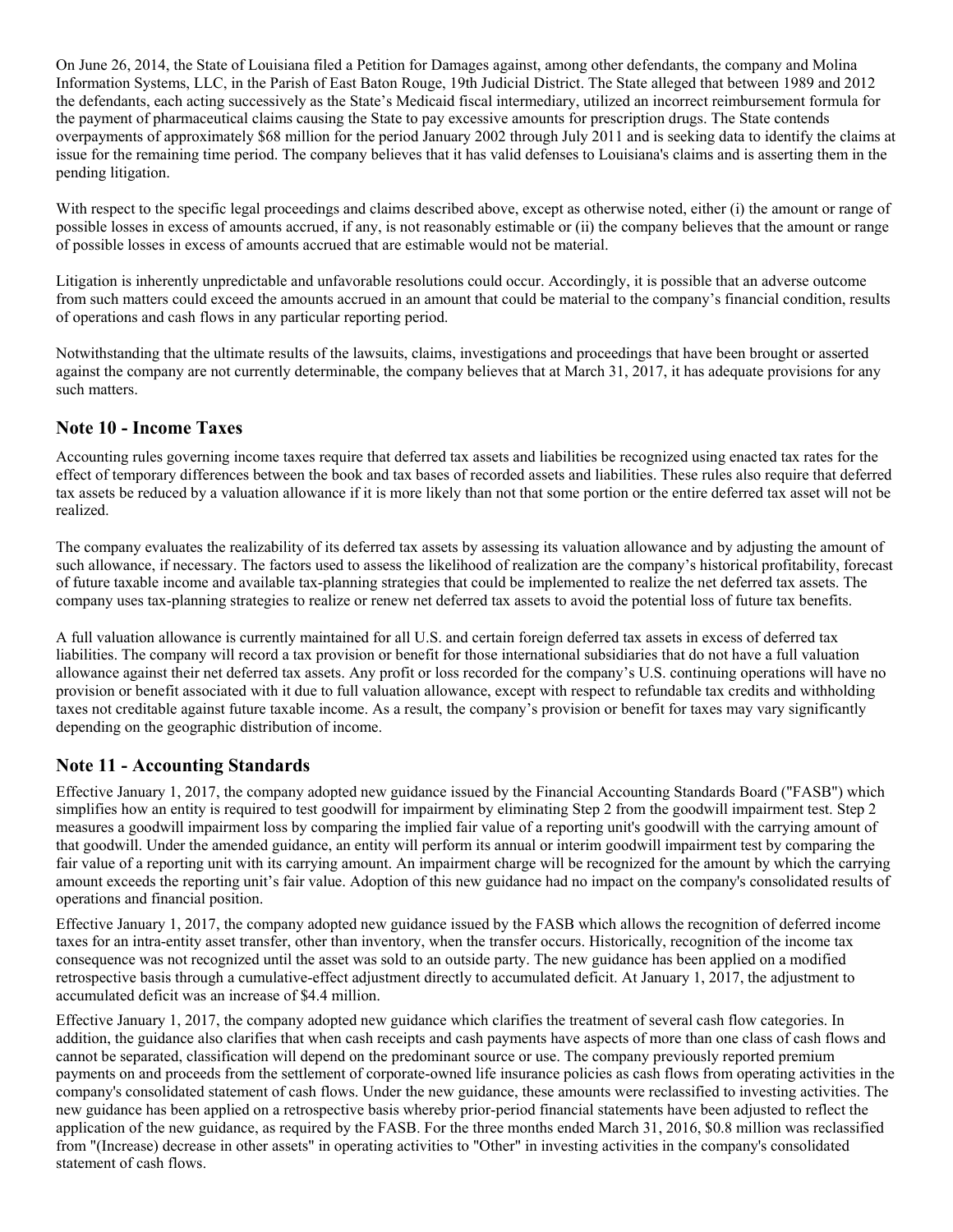Effective January 1, 2017, the company adopted new guidance that changes certain aspects of accounting for share-based payments to employees. The new guidance requires all income tax effects of awards to be recognized in the income statement when the awards vest or are settled. It also allows an employer to repurchase more of an employee's shares than it can today for tax withholding purposes without triggering liability accounting and to make a policy election to account for forfeitures as they occur. Additionally, the standard requires all tax-related cash flows resulting from share-based payments to be reported as operating activities on the consolidated statement of cash flows, and any cash payments made to taxing authorities on an employee's behalf as financing activities, which the company previously reported as operating activities. The new guidance has been applied on a retrospective basis whereby prior-period financial statements have been adjusted to reflect the application of the new guidance, as required by the FASB. For the three months ended March 31, 2016, \$0.4 million was reclassified from "decrease in accounts payable and other accrued liabilities" in operating activities to "other" in financing activities in the company's consolidated statement of cash flows.

Effective January 1, 2017, the company adopted new guidance issued by the FASB which requires companies to include amounts generally described as restricted cash or restricted cash equivalents with cash and cash equivalents when reconciling the beginning-ofperiod and end-of-period total amounts shown on the statement of cash flows. The new guidance has been applied on retrospective basis whereby prior-period financial statements have been adjusted to reflect the application of the new guidance, as required by the FASB. For the three months ended March 31, 2016, the reclassification in the consolidated statement of cash flows resulted in a \$0.5 million increase to "(Increase) decrease in other assets" in operating activities, a \$1.2 million increase in "Other" in investing activities, a \$0.5 million increase in "Effect of exchange rate changes on cash, cash equivalents and restricted cash," a \$31.6 million increase in "Cash, cash equivalents and restricted cash, beginning of period," and a \$33.8 million increase in "Cash, cash equivalents and restricted cash, end of period."

In March 2017, the FASB issued new guidance on the presentation of net periodic benefit cost in the income statement. The new guidance requires employers to present the service cost component of net periodic benefit cost in the same income statement line item(s) as other employee compensation costs arising from services rendered during the period. Only the service cost component will be eligible for capitalization in assets. The other components of net periodic benefit cost will be presented separately from the line item(s) that includes the service cost and outside of any subtotal of operating income, if one is presented. This update is effective for annual periods beginning after December 15, 2017, which for the company is January 1, 2018. Adoption of this new guidance will result in the reclassification of net periodic benefit cost from operating income to non-operating income. There will be no overall impact on the company's consolidated results of operations and financial position.

In June 2016, the FASB issued new guidance that introduces a new model for recognizing credit losses on financial instruments based on an estimate of current expected losses. This includes trade and other receivables, loans and other financial instruments. This update is effective for annual periods beginning after December 15, 2019, with earlier adoption permitted. The company is currently assessing when it will choose to adopt, and is currently evaluating the impact of the adoption on its consolidated financial statements.

In February 2016, the FASB issued a new lease accounting standard entitled "Leases." The new standard is intended to improve financial reporting about leasing transactions. The new rule will require organizations that lease assets, referred to as lessees, to recognize on the balance sheet the assets and liabilities for the rights and obligations created by those leases. The standard requires disclosures to help investors and other financial statement users better understand the amount, timing and uncertainty of cash flows arising from leases. The standard is effective for annual reporting periods beginning after December 15, 2018, which for the company is January 1, 2019. Earlier adoption is permitted. The company is currently assessing when it will choose to adopt, and is currently evaluating the impact of the adoption on its consolidated results of operations and financial position.

In 2014, the FASB issued a new revenue recognition standard entitled "Revenue from Contracts with Customers." The objective of the standard is to establish the principles that an entity shall apply to report useful information to users of financial statements about the nature, amount, timing, and uncertainty of revenue and cash flows from a contract with a customer. The standard, and its various amendments, is effective for annual reporting periods beginning after December 15, 2017, which for the company is January 1, 2018. The standard allows for either "full retrospective" adoption, meaning the standard is applied to all periods presented, or "modified retrospective" adoption, meaning the standard is applied only to the most current period presented in the financial statements. Generally the new standard would require the company to recognize revenue for certain transactions, including extended payment term software licenses and short-term software licenses, sooner than the current rules would allow. The company will adopt the standard on January 1, 2018 using the modified retrospective method. The company is currently evaluating the impact the adoption of this new standard will have on its consolidated results of operations and financial position and currently does not believe that there will be a material impact upon adoption or on a go-forward basis. However, the final impact cannot be determined until the end of 2017 and it will be impacted by transactions entered into during 2017.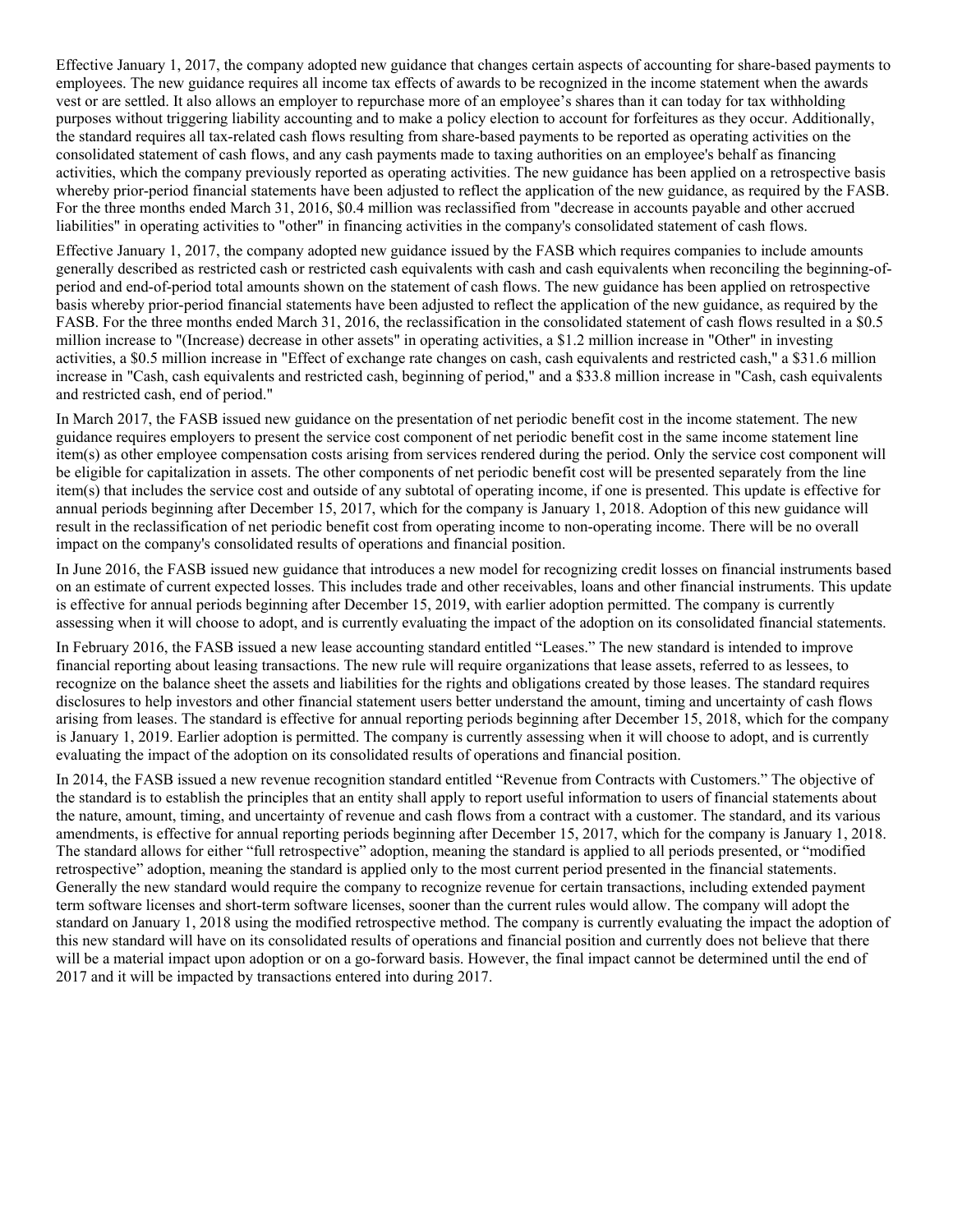# **Note 12 - Debt**

Long-term debt is comprised of the following:

|                                                                                    |   | March 31, 2017 | December 31, 2016 |
|------------------------------------------------------------------------------------|---|----------------|-------------------|
| 5.50% convertible senior notes due March 1, 2021 (\$213.5 million face value less  |   |                |                   |
| unamortized discount and fees of \$32.7 million and \$34.4 million)                | S | 180.8          | 179.1             |
| 6.25% senior notes due August 15, 2017 (\$95.0 million face value less unamortized |   |                |                   |
| discount and fees of \$0.2 million and \$0.3 million)                              |   | 94.8           | 94.7              |
| Capital leases                                                                     |   | 9.5            | 10.1              |
| Other debt                                                                         |   | 16.3           | 16.1              |
| Total                                                                              |   | 301.4          | 300.0             |
| $Less - current maturities$                                                        |   | 106.3          | 106.0             |
| Total long-term debt                                                               |   | 195.1          | 194.0             |

On April 17, 2017, the company issued \$440 million aggregate principal amount of 10.75% Senior Secured Notes due 2022 (the "notes"). The notes are initially fully and unconditionally guaranteed on a senior secured basis by Unisys Holding Corporation, Unisys AP Investment Company I and Unisys NPL, Inc. In the future, the notes will be guaranteed by each material domestic subsidiary and each restricted subsidiary that guarantees the secured revolving credit facility and other indebtedness of the company or another subsidiary guarantor. The notes and the guarantees will rank equally in right of payment with all of the existing and future senior debt of the company and the subsidiary guarantors. The notes and the guarantees will be structurally subordinated to all existing and future liabilities (including preferred stock, trade payables and pension liabilities) of its subsidiaries that are not subsidiary guarantors.

The notes will pay interest semiannually on April 15 and October 15, commencing on October 15, 2017 at an annual rate of 10.75%, and will mature on April 15, 2022, unless earlier repurchased or redeemed.

The company may, at its option, redeem some or all of the notes at any time on or after April 15, 2020 at a redemption price determined in accordance with the redemption schedule set forth in the indenture governing the notes (the "indenture"), plus accrued and unpaid interest, if any.

Prior to April 15, 2020, the company may, at its option, redeem some or all of the notes at any time, at a price equal to 100% of the principal amount of the notes redeemed plus a "make-whole" premium, plus accrued and unpaid interest, if any. The company may also redeem, at its option, up to 35% of the notes at any time prior to April 15, 2020, using the proceeds of certain equity offerings at a redemption price of 110.750% of the principal amount thereof, plus accrued and unpaid interest, if any. In addition, the company may redeem all (but not less than all) of the notes at any time that the Collateral Coverage Ratio is less than the Required Collateral Coverage Ratio (as such terms are described below and further defined in the indenture) at a price equal to 100% of the principal amount of the notes plus accrued and unpaid interest, if any.

The indenture contains covenants that limit the ability of the company and its restricted subsidiaries to, among other things: (i) incur additional indebtedness and guarantee indebtedness; (ii) pay dividends or make other distributions or repurchase or redeem its capital stock; (iii) prepay, redeem or repurchase certain debt; (iv) make certain prepayments in respect of pension obligations; (v) issue certain preferred stock or similar equity securities; (vi) make loans and investments (including investments by the company and subsidiary guarantors in subsidiaries that are not guarantors); (vii) sell assets; (viii) create or incur liens; (ix) enter into transactions with affiliates; (x) enter into agreements restricting its subsidiaries' ability to pay dividends; and (xi) consolidate, merge or sell all or substantially all of its assets. These covenants are subject to several important limitations and exceptions.

The indenture also includes a covenant requiring that the company maintain a Collateral Coverage Ratio of not less than 1.50 :1.00 (the "Required Collateral Coverage Ratio") as of any test date. The Collateral Coverage Ratio is based on the ratio of (A) Grantor (as defined in the indenture) unrestricted cash and cash equivalents plus 4.75 multiplied by of the greater of (x) Grantor EBITDA (as defined in the indenture) for the most recently ended four fiscal quarters and (y) (i) the average quarterly Grantor EBITDA for the most recently ended seven fiscal quarters, multiplied by (ii) four , to (B) secured indebtedness of the Grantors. The Collateral Coverage Ratio is tested quarterly. If the Collateral Coverage Ratio is less than the Required Collateral Coverage Ratio as of any test date, and the company has not redeemed the notes within 90 days thereafter, this will be an event of default under the indenture.

If the company experiences certain kinds of changes of control (as defined in the indenture), it must offer to purchase the notes at 101% of the principal amount of the notes, plus accrued and unpaid interest, if any. In addition, if the company sells assets under certain circumstances it must apply the proceeds towards an offer to repurchase notes at a price equal to par plus accrued and unpaid interest, if any.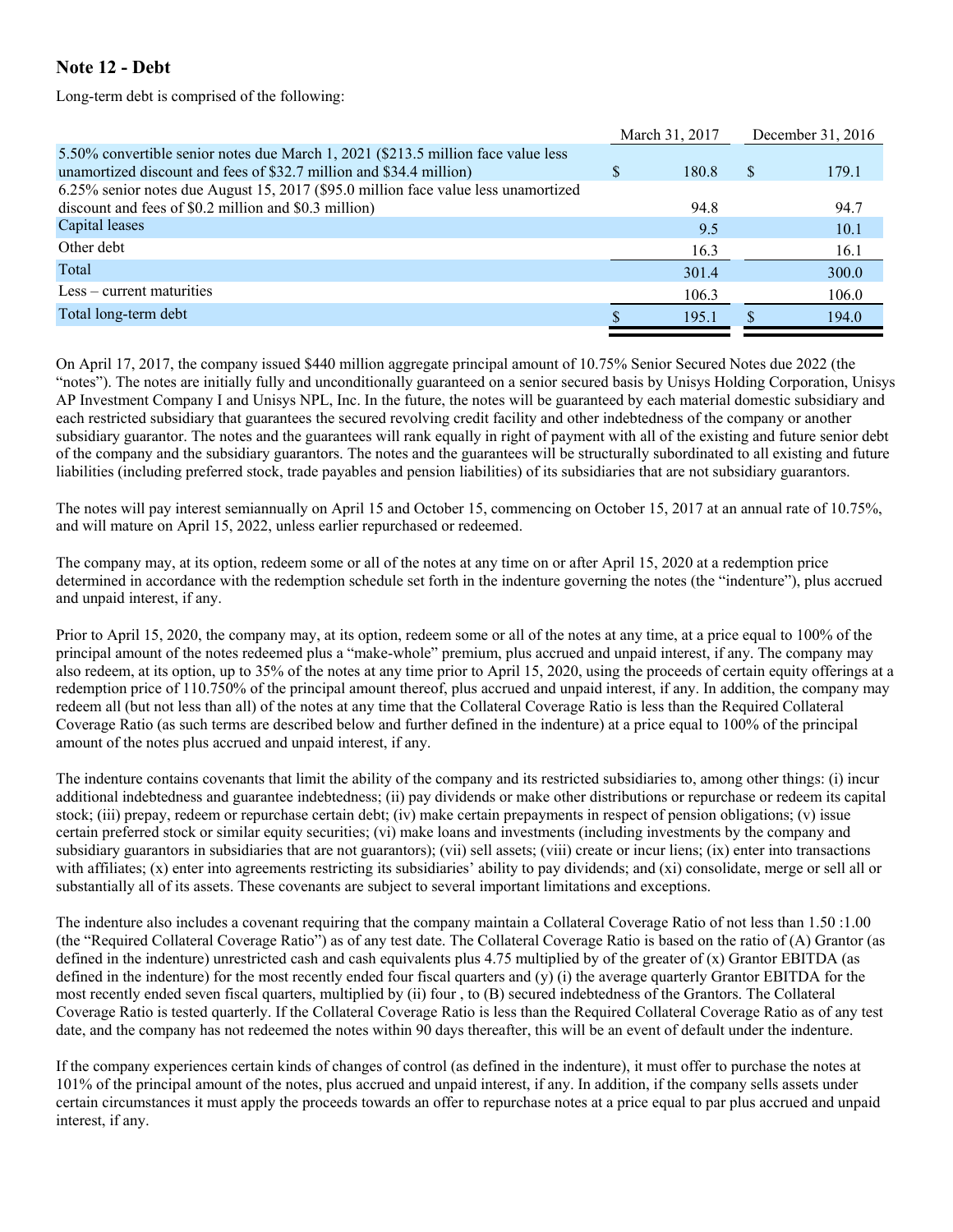The indenture also provides for events of default, which, if any of them occurs, would permit or require the principal, premium, if any, interest and any other monetary obligations on all the then outstanding notes to be due and payable immediately.

On April 17, 2017, Unisys irrevocably deposited with the trustee for its 6.25% Senior Notes due 2017 (the "2017 notes") sufficient funds to fund the redemption of the 2017 notes remaining outstanding. As a result, the company has been released from its obligations under the 2017 notes and the indenture governing those notes pursuant to the satisfaction and discharge provisions thereunder, except with respect to those provisions that by their terms survive the satisfaction and discharge.

For the three months ended March 31, 2017 and 2016, \$4.7 million and \$0.7 million, respectively, was recorded as interest expense on the Convertible Notes due 2021, which includes the contractual interest coupon: (2017 - \$2.9 million, 2016 - \$0.5 million), amortization of the debt discount: (2017 - \$1.5 million, 2016 - \$0.2 million), and amortization of the debt issuance costs: (2017 - \$0.3 million, 2016 - \$0.0 million).

## **Note 13 - Goodwill**

At March 31, 2017, the amount of goodwill allocated to reporting units with negative net assets was as follows: Business Processing Outsourcing Services, \$10.6 million.

Changes in the carrying amount of goodwill by segment for the quarter ended March 31, 2017 was as follows:

|                              | Total | <b>Services</b> | Technology |
|------------------------------|-------|-----------------|------------|
| Balance at December 31, 2016 | 178.6 | 69.9            | 108.7      |
| Translation adjustments      | 0.9   | 0.9             |            |
| Balance at March 31, 2017    | 179.5 | 70.8            | 108.7      |
|                              |       |                 |            |

# **Item 2. Management's Discussion and Analysis of Financial Condition and Results of Operations**

This discussion and analysis of the company's financial condition and results of operations should be read in conjunction with the consolidated financial statements and the related notes included elsewhere in this quarterly report. In this discussion and analysis of the company's financial condition and results of operations, the company has included information that may constitute "forwardlooking" statements, as defined in the Private Securities Litigation Reform Act of 1995. Forward-looking statements provide current expectations of future events and include any statement that does not directly relate to any historical or current fact. Words such as "anticipates," "believes," "expects," "intends," "plans," "projects" and similar expressions may identify such forward-looking statements. All forward-looking statements rely on assumptions and are subject to risks, uncertainties and other factors that could cause the company's actual results to differ materially from expectations. Factors that could affect future results include, but are not limited to, those discussed under "Risk Factors" in Part I, Item 1A of the company's 2016 Form 10-K. Any forward-looking statement speaks only as of the date on which that statement is made. The company assumes no obligation to update any forward-looking statement to reflect events or circumstances that occur after the date on which the statement is made.

## **Overview**

In April 2015, in connection with organizational initiatives to create a more competitive cost structure and rebalance the company's global skill set, the company initiated a plan to incur restructuring charges currently estimated at approximately \$300 million through 2017. During 2016 and 2015, the company recognized charges in connection with this plan and other costs of \$82.1 million and \$118.5 million, respectively, principally related to a reduction in employees. During the three months ended March 31, 2017, the company incurred an additional \$25.4 million of cost reduction charges and other costs.

For the three months ended March 31, 2017, the company reported a net loss attributable to Unisys Corporation of \$32.7 million, or a loss of \$0.65 per diluted share, compared with a net loss of \$39.9 million or a loss of \$0.80 per diluted share for the three months ended March 31, 2016. The company's results of operations in the current period were positively impacted by higher margins in the services segment and savings due to cost reduction actions.

## **Results of operations**

### *Company results*

During the first quarter of 2017, the company recognized charges in connection with its cost-reduction plan and other costs of \$25.4 million. The charges related to work-force reductions were \$12.5 million, principally related to severance costs, and were comprised of: (a) a charge of \$0.5 million for 45 employees and \$(0.1) million for changes in estimates in the U.S. and (b) a charge of \$4.2 million for 75 employees, \$8.2 million for additional benefits provided in 2017 and \$(0.3) million for changes in estimates outside the U.S. In addition, the company recorded charges of \$12.9 million comprised of \$2.9 million for idle leased facilities costs, \$3.3 million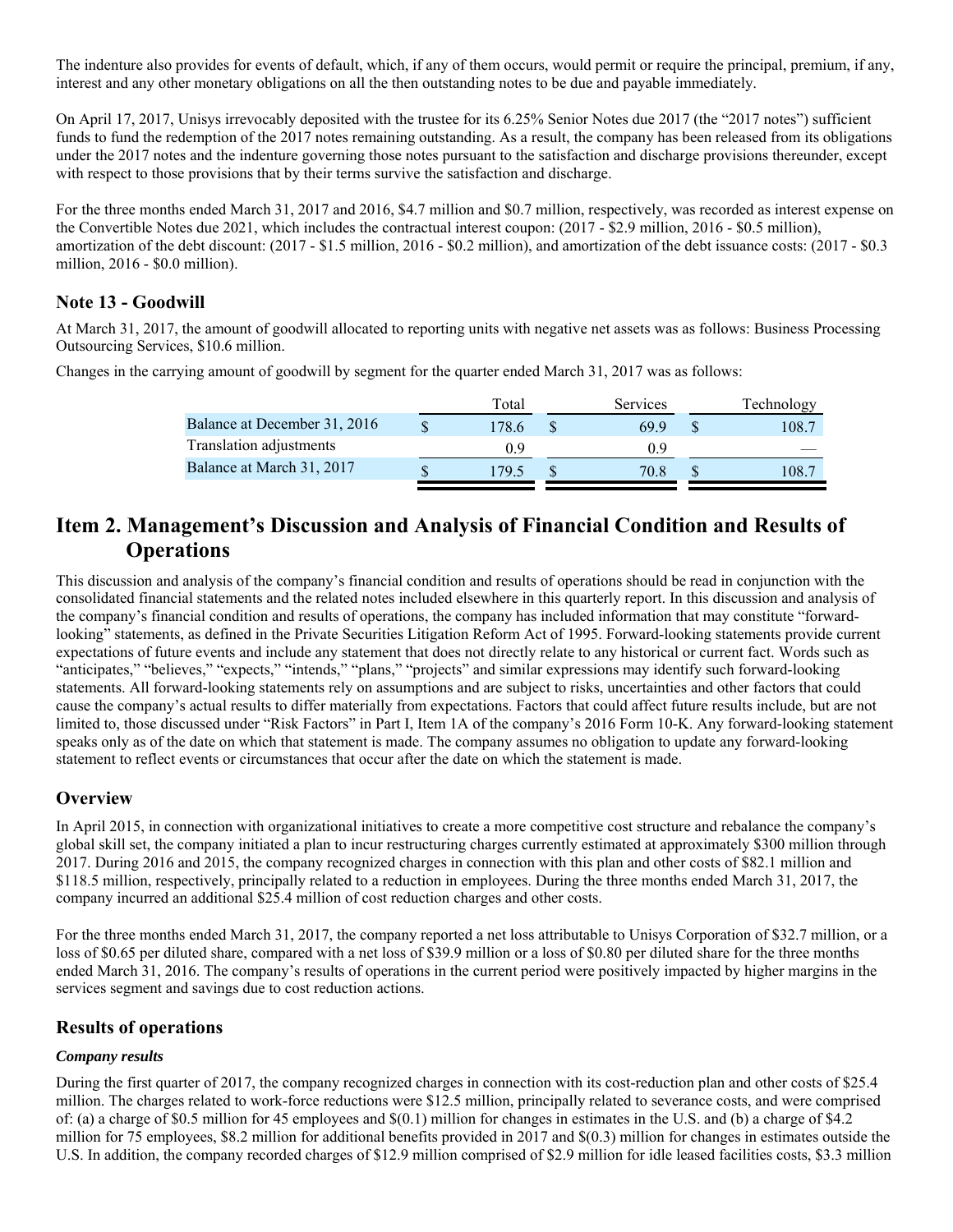for contract amendment and termination costs, \$1.4 million for professional fees and other expenses related to the cost reduction effort and \$5.3 million for foreign currency translation losses related to exiting a foreign country. The charges were recorded in the following statement of income classifications: cost of revenue - services, \$8.5 million; selling, general and administrative expenses, \$11.3 million; research and development expenses, \$0.3 million; and other income (expense), net, \$5.3 million.

During the first quarter of 2016, the company recognized charges of \$26.9 million in connection with this plan. The charges related to workforce reductions were \$22.1 million, principally related to severance costs, and were comprised of: (a) a charge of \$4.2 million for 175 employees in the U.S. and (b) a charge of \$17.9 million for 337 employees outside the U.S. In addition, the company recorded charges of \$4.8 million for other expenses related to the cost reduction effort. The charges were recorded in the following statement of income classifications: cost of revenue - services, \$11.5 million; selling, general and administrative expenses, \$13.3 million; and research and development expenses, \$2.1 million.

Revenue was \$664.5 million for the quarter ended March 31, 2017 compared with \$666.8 million for the first quarter of 2016.

Services revenue decreased 2% and Technology revenue increased 10% in the current quarter compared with the year-ago period. U.S. revenue increased 1% in the first quarter compared with the year-ago period. International revenue decreased 2% in the current quarter primarily due to declines in Europe and Asia Pacific partially offset by an increase in Latin America. Foreign currency had an insignificant impact on international revenue in the three months ended March 31, 2017 compared with the three months ended March 31, 2016.

Total gross profit margin was 18.1% in the three months ended March 31, 2017 compared with 14.8% in the three months ended March 31, 2016.

Selling, general and administrative expense in the three months ended March 31, 2017 was \$109.1 million (16.4% of revenue) compared with \$110.1 million (16.5% of revenue) in the year-ago period.

Research and development (R&D) expenses in the first quarter of 2017 were \$13.8 million compared with \$16.0 million in the first quarter of 2016.

For the three months ended March 31, 2017, pension expense was \$24.5 million compared with pension expense of \$20.3 million for the three months ended March 31, 2016. For the full year 2017, the company expects to recognize pension expense of approximately \$97.9 million compared with \$82.7 million for the full year of 2016. The company records pension income or expense, as well as other employee-related costs such as payroll taxes and medical insurance costs, in operating income in the following income statement categories: cost of revenue; selling, general and administrative expenses; and research and development expenses. The amount allocated to each category is principally based on where the salaries of plan participants who are active employees are charged.

For the first quarter of 2017, the company reported an operating loss of \$2.7 million compared with an operating loss of \$27.6 million in the first quarter of 2016. The current quarter principally reflects improvement in the gross margins and operating margins of the Services business due to the company's ongoing efforts to enhance the efficiency of the Services business and was helped by a particularly profitable transaction.

Interest expense for the three months ended March 31, 2017 was \$5.7 million compared with \$4.4 million for the three months ended March 31, 2016. The increase was principally caused by the issuance of the Convertible Senior Notes due 2021 in the first quarter of 2016.

Other income (expense), net was expense of \$8.4 million in the first quarter of 2017 compared with expense of \$1.2 million in the first quarter of 2016. Included in the first quarter of 2017 was \$5.3 million of foreign currency translation losses related to exiting a foreign country in connection with the restructuring plan noted above.

Loss before income taxes for the three months ended March 31, 2017 was \$16.8 million compared with \$33.2 million for the three months ended March 31, 2016. The current quarter principally reflects improvement in the gross margins and operating margins of the Services business as described above partially offset by higher interest expense and \$5.3 million of foreign currency translation losses.

The provision for income taxes was \$12.9 million in the current quarter compared with \$5.5 million in the year-ago period. As discussed in note 10 of the Notes to Consolidated Financial Statements, the company evaluates quarterly the realizability of its deferred tax assets by assessing its valuation allowance and by adjusting the amount of such allowance, if necessary. The company records a tax provision or benefit for those international subsidiaries that do not have a full valuation allowance against their net deferred tax assets. Any profit or loss recorded for the company's U.S. operations has no provision or benefit associated with it due to a full valuation allowance. As a result, the company's provision or benefit for taxes may vary significantly quarter to quarter depending on the geographic distribution of income.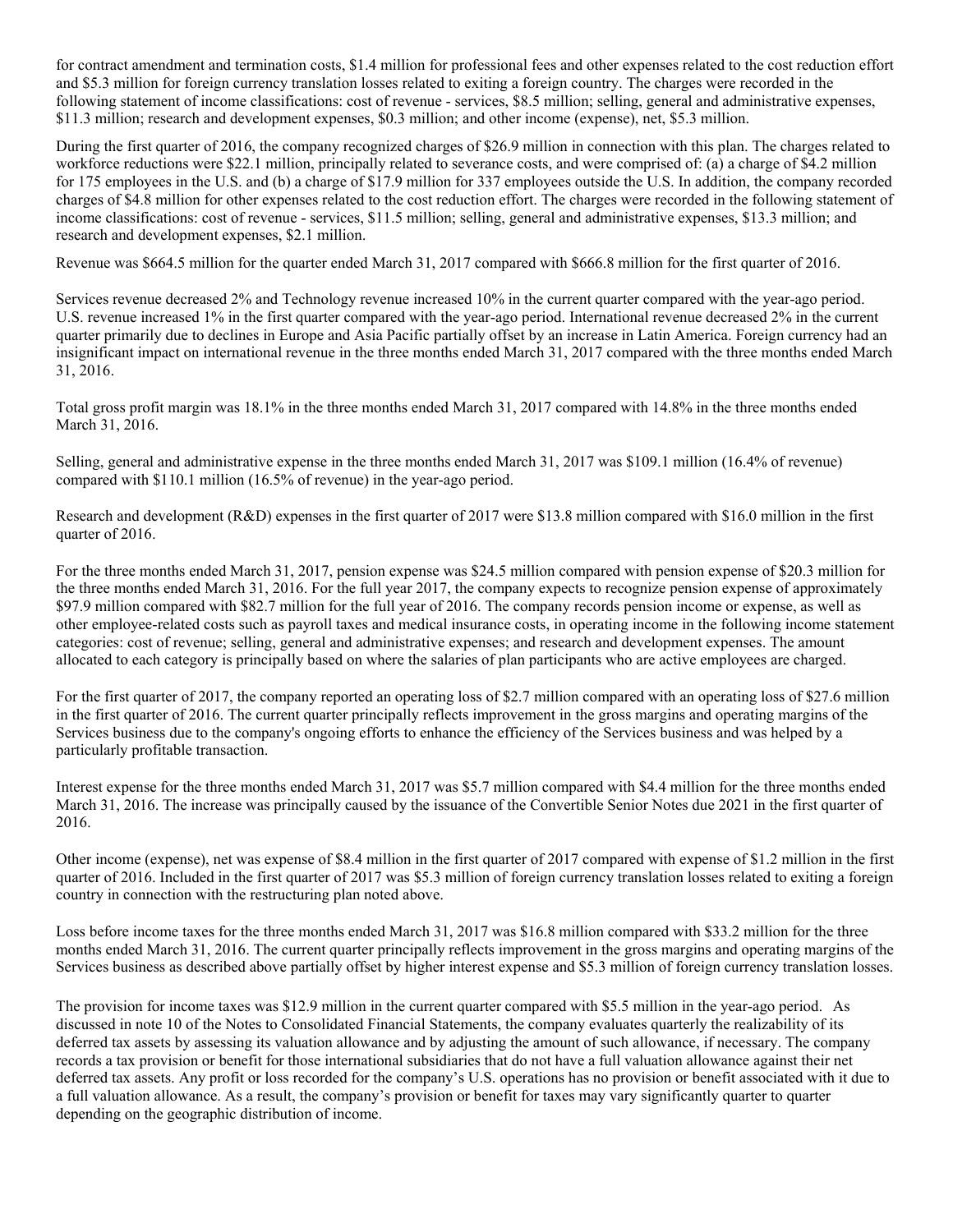Net loss attributable to Unisys Corporation for the three months ended March 31, 2017 was \$32.7 million, or a loss of \$0.65 per diluted share, compared with a net loss of \$39.9 million, or a loss of \$0.80 per diluted share, for the three months ended March 31, 2016.

#### *Segment results*

The company has two business segments: Services and Technology. Revenue classifications within the Services segment are as follows:

- Cloud & infrastructure services. This represents revenue from helping clients apply cloud and as-a-service delivery models to capitalize on business opportunities, make their end users more productive, and manage and secure their IT infrastructure and operations more economically.
- Application services. This represents revenue from helping clients transform their business processes by providing advanced data solutions for select industries, developing and managing new leading-edge applications, offering advanced data analytics and modernizing existing enterprise applications.
- Business processing outsourcing (BPO) services. This represents revenue from the management of critical processes and functions for clients in target industries, helping them improve performance and reduce costs.

The accounting policies of each business segment are the same as those followed by the company as a whole. Intersegment sales and transfers are priced as if the sales or transfers were to third parties. Accordingly, the Technology segment recognizes intersegment revenue and manufacturing profit on hardware and software shipments to customers under Services contracts. The Services segment, in turn, recognizes customer revenue and marketing profits on such shipments of company hardware and software to customers. The Services segment also includes the sale of hardware and software products sourced from third parties that are sold to customers through the company's Services channels. In the company's consolidated statements of income, the manufacturing costs of products sourced from the Technology segment and sold to Services customers are reported in cost of revenue for Services.

Also included in the Technology segment's sales and operating profit are sales of hardware and software sold to the Services segment for internal use in Services engagements. The amount of such profit included in operating income of the Technology segment for the three months ended March 31, 2017 and 2016 was \$0.1 million and \$0.1 million, respectively. The profit on these transactions is eliminated in Corporate.

The company evaluates business segment performance based on operating income exclusive of pension income or expense, restructuring charges and unusual and nonrecurring items, which are included in Corporate. All other corporate and centrally incurred costs are allocated to the business segments based principally on revenue, employees, square footage or usage.

Information by business segment is presented below:

|                                          | Eliminations<br>Total |           |       | Services      | Technology |    |       |
|------------------------------------------|-----------------------|-----------|-------|---------------|------------|----|-------|
| Three Months Ended March 31, 2017        |                       |           |       |               |            |    |       |
| Customer revenue                         | \$                    | 664.5     |       | $\mathcal{S}$ | 585.3      | \$ | 79.2  |
| Intersegment                             |                       |           | (5.3) |               |            |    | 5.3   |
| Total revenue                            |                       | 664.5     | (5.3) |               | 585.3      |    | 84.5  |
| Gross profit percent                     |                       | 18.1%     |       |               | 18.2%      |    | 46.6% |
| Operating profit (loss) percent          |                       | $(0.4)\%$ |       |               | 4.7%       |    | 15.4% |
| <b>Three Months Ended March 31, 2016</b> |                       |           |       |               |            |    |       |
| Customer revenue                         | \$                    | 666.8     |       | $\mathcal{S}$ | 595.1      | \$ | 71.7  |
| Intersegment                             |                       |           | (5.6) |               |            |    | 5.6   |
| Total revenue                            |                       | 666.8     | (5.6) |               | 595.1      |    | 77.3  |
| Gross profit percent                     |                       | 14.8 %    |       |               | 14.2%      |    | 48.6% |
| Operating profit (loss) percent          |                       | $(4.1)\%$ |       |               | 0.7%       |    | 18.1% |

*Gross profit and operating profit (loss) percent are as a percent of total revenue.*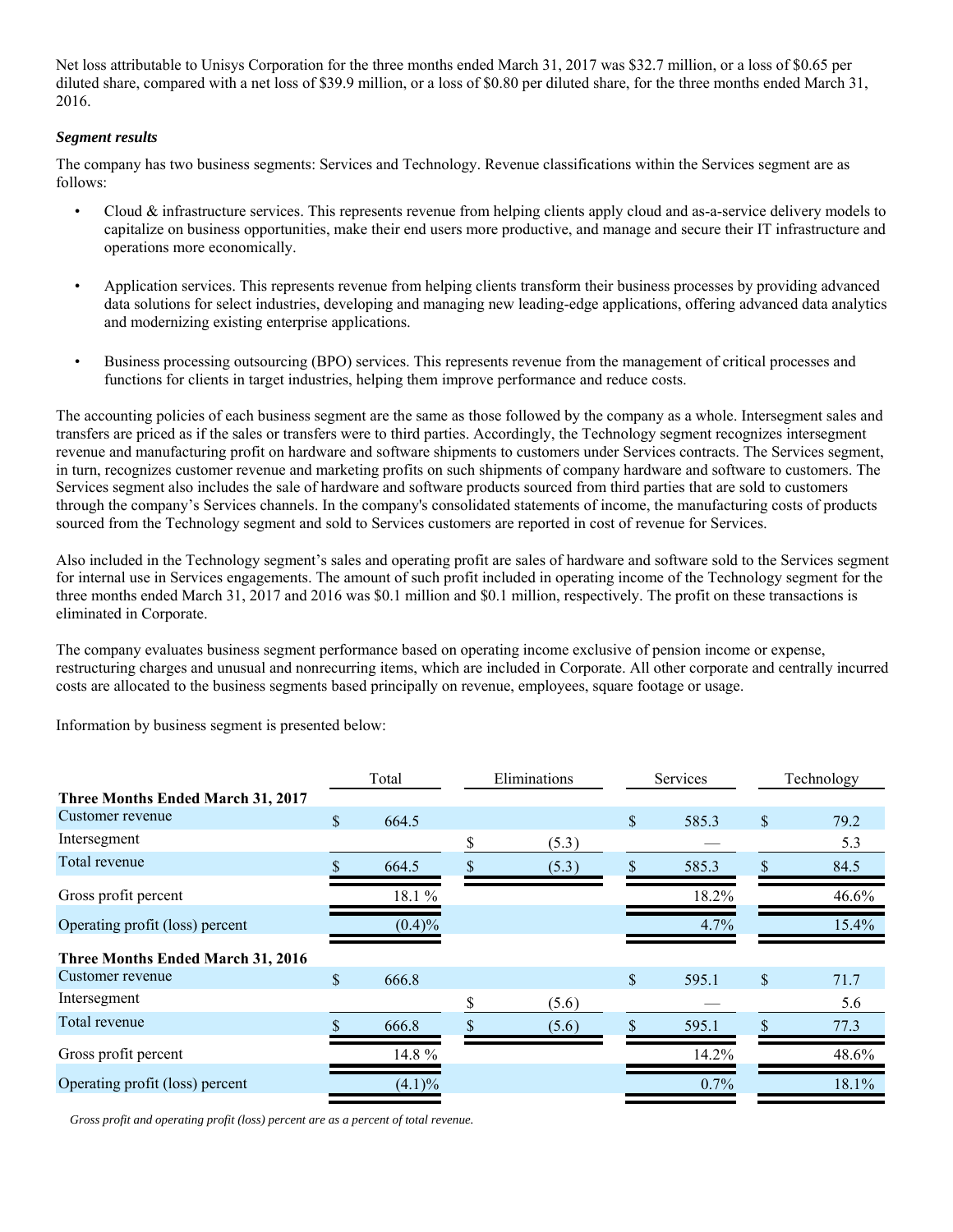Customer revenue by classes of similar products or services, by segment, is presented below:

|                                          |   | Three Months Ended<br>March 31, | Percent<br>Change |       |           |
|------------------------------------------|---|---------------------------------|-------------------|-------|-----------|
|                                          |   | 2016<br>2017                    |                   |       |           |
| <b>Services</b>                          |   |                                 |                   |       |           |
| Cloud & infrastructure services          | S | 335.3                           | S                 | 335.8 | (0.1)%    |
| Application services                     |   | 201.5                           |                   | 210.6 | $(4.3)\%$ |
| Business processing outsourcing services |   | 48.5                            |                   | 48.7  | $(0.4)\%$ |
|                                          |   | 585.3                           |                   | 595.1 | $(1.6)\%$ |
| Technology                               |   | 79.2                            |                   | 71.7  | $10.5\%$  |
| Total                                    |   | 664.5                           | S                 | 666.8 | $(0.3)\%$ |
|                                          |   |                                 |                   |       |           |

In the Services segment, customer revenue was \$585.3 million for the three months ended March 31, 2017, down 1.6% from the three months ended March 31, 2016. Foreign currency translation had an insignificant impact on Services revenue in the current quarter compared with the year-ago period.

Revenue from cloud & infrastructure services of \$335.3 million for the current quarter was flat compared with \$335.8 million for the prior-year quarter. Foreign currency fluctuations had a 1 percentage-point positive impact on cloud & infrastructure services revenue in the current period compared with the year-ago period.

Application services revenue decreased 4.3% for the three month period ended March 31, 2017 compared with the three month period ended March 31, 2016. Foreign currency fluctuations had a 1 percentage-point positive impact on application services revenue in the current period compared with the year-ago period.

Business processing outsourcing services revenue of \$48.5 million in the current quarter was flat compared with \$48.7 million in the prior-year quarter. Foreign currency fluctuations had a 9 percentage-point negative impact on business processing outsourcing services revenue in the current period compared with the year-ago period.

Services gross profit was 18.2% in the first quarter of 2017 compared with 14.2% in the year-ago period. Services operating income percent was 4.7% in the three months ended March 31, 2017 compared with 0.7% in the three months ended March 31, 2016. The increase in gross profit and operating income percent principally reflects the company's ongoing efforts to enhance the efficiency of the Services business and was helped by a particularly profitable transaction in the current quarter, which benefited revenue and margins.

In the Technology segment, customer revenue increased 10.5% to \$79.2 million in the current quarter compared with \$71.7 million in the year-ago period. Foreign currency translation had a 3 percentage-point positive impact on Technology revenue in the current quarter compared with the year-ago period.

Technology gross profit was 46.6% in the current quarter compared with 48.6% in the year-ago quarter. Technology operating income percent was 15.4% in the three months ended March 31, 2017 compared with 18.1% in the three months ended March 31, 2016. Despite the increase in revenue, the Technology segment's margins are down due to the mix of Technology revenue in the current period compared with the prior-year period.

### **New accounting pronouncements**

See note 11 of the Notes to Consolidated Financial Statements for a full description of recent accounting pronouncements, including the expected dates of adoption and estimated effects on the company's consolidated financial statements.

## **Financial condition**

The company's principal sources of liquidity are cash on hand, cash from operations and its revolving credit facility, discussed below. The company and certain international subsidiaries have access to uncommitted lines of credit from various banks. The company believes that it will have adequate sources of liquidity to meet its expected near-term cash requirements.

Cash and cash equivalents at March 31, 2017 were \$302.0 million compared with \$370.6 million at December 31, 2016.

As of March 31, 2017, \$247.2 million of cash and cash equivalents were held by the company's foreign subsidiaries and branches operating outside of the U.S. In the future, if these funds are needed for the company's operations in the U.S., it is expected the company would be required to pay taxes on only a limited portion of this balance.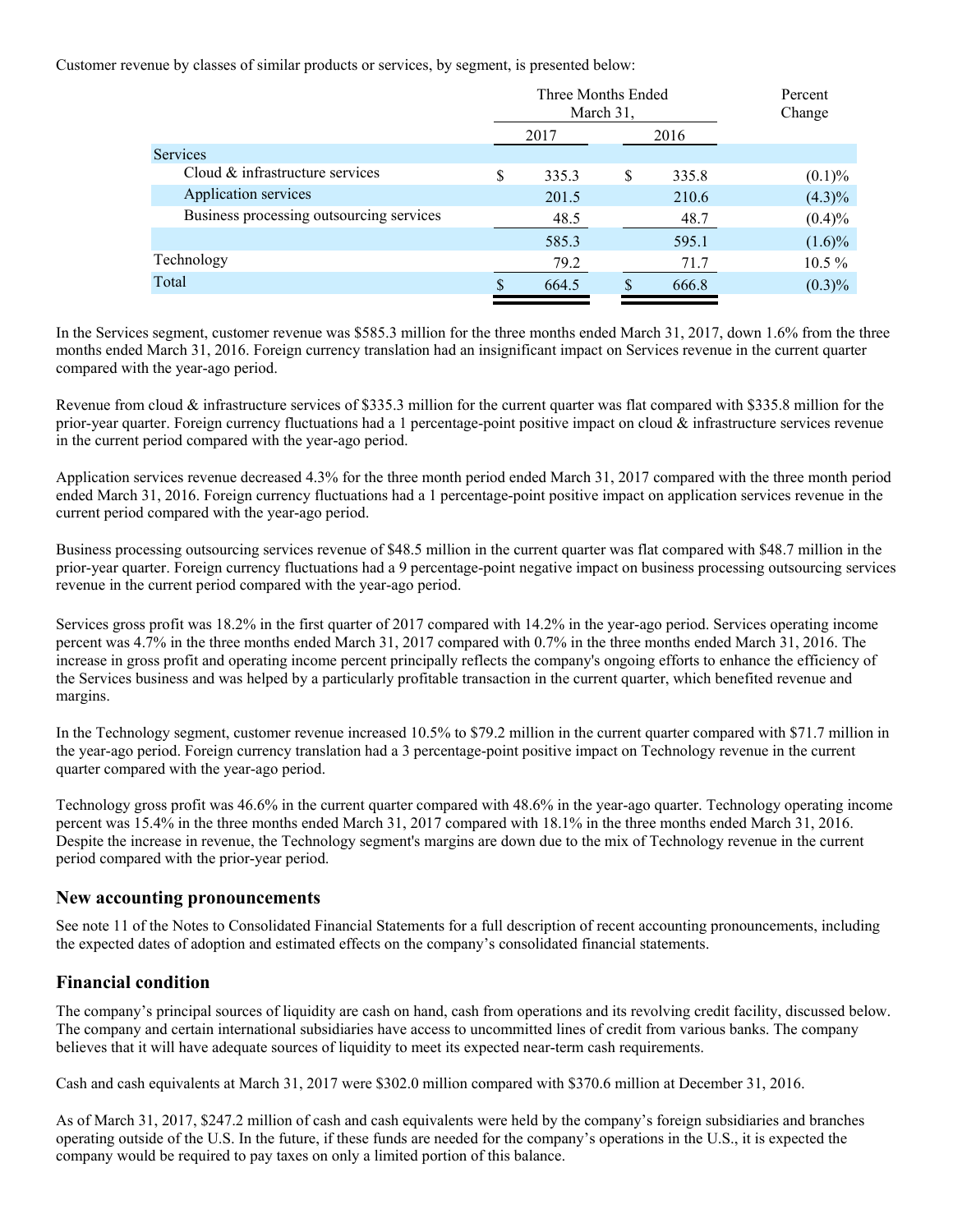During the three months ended March 31, 2017, cash used for operations was \$41.0 million compared with cash provided by operations of \$25.9 million for the three months ended March 31, 2016. The fluctuation in cash flows from operating activities is principally attributed to the timing of receivables collection.

Cash used for investing activities during the three months ended March 31, 2017 was \$28.1 million compared with cash usage of \$39.0 million during the three months ended March 31, 2016. Net proceeds of investments were \$7.4 million for the three months ended March 31, 2017 compared with net purchases of \$2.8 million in the prior-year period. Proceeds from investments and purchases of investments represent derivative financial instruments used to reduce the company's currency exposure to market risks from changes in foreign currency exchange rates. In addition, in the current quarter, the investment in marketable software was \$13.8 million compared with \$14.3 million in the year-ago period, capital additions of properties were \$8.5 million in 2017 compared with \$6.6 million in 2016 and capital additions of outsourcing assets were \$12.9 million in 2017 compared with \$15.1 million in 2016.

Cash used for financing activities during the three months ended March 31, 2017 was \$2.8 million compared with cash provided of \$158.4 million during the three months ended March 31, 2016. Included in the prior year period was proceeds from the issuance of \$190.0 million of notes resulting in net proceeds of \$159.5 million.

At March 31, 2017, total debt was \$301.4 million compared with \$300.0 million at December 31, 2016. The increase is primarily due to the amortization of debt issuance costs and fees.

The company has a secured revolving credit facility, expiring in June 2018, that provides for loans and letters of credit up to an aggregate amount of \$150.0 million (with a limit on letters of credit of \$100.0 million). At March 31, 2017, the company had no borrowings and \$11.4 million of letters of credit outstanding under this facility. Borrowing limits under the facility are based upon the amount of eligible U.S. accounts receivable. At March 31, 2017, availability under the facility was \$100.1 million net of letters of credit issued. Borrowings under the facility bear interest based on short-term rates. The credit agreement contains customary representations and warranties, including that there has been no material adverse change in the company's business, properties, operations or financial condition. The company is required to maintain a minimum fixed charge coverage ratio if the availability under the credit facility falls below the greater of 12.5% of the lenders' commitments under the facility and \$18.75 million. The credit agreement allows the company to pay dividends on its capital stock in an amount up to \$22.5 million per year unless the company is in default and to, among other things, repurchase its equity, prepay other debt, incur other debt or liens, dispose of assets and make acquisitions, loans and investments, provided the company complies with certain requirements and limitations set forth in the agreement. Events of default include non-payment, failure to comply with covenants, materially incorrect representations and warranties, change of control and default under other debt aggregating at least \$50.0 million . The credit facility is guaranteed by Unisys Holding Corporation, Unisys NPL, Inc., Unisys AP Investment Company I and any future material domestic subsidiaries. The facility is secured by the assets of Unisys Corporation and the subsidiary guarantors, other than certain excluded assets. The company may elect to prepay or terminate the credit facility without penalty.

At March 31, 2017, the company has met all covenants and conditions under its various lending and funding agreements. The company expects to continue to meet these covenants and conditions.

In 2017 , the company expects to make cash contributions of approximately \$128.3 million to its worldwide defined benefit pension plans, which is comprised of \$73.9 million primarily for non-U.S. defined benefit pension plans and \$54.4 million for the company's U.S. qualified defined benefit pension plan.

On April 17, 2017, the company issued \$440 million aggregate principal amount of 10.75% Senior Secured Notes due 2022 (the "notes"). The notes are initially fully and unconditionally guaranteed on a senior secured basis by Unisys Holding Corporation, Unisys AP Investment Company I and Unisys NPL, Inc. In the future, the notes will be guaranteed by each material domestic subsidiary and each restricted subsidiary that guarantees the secured revolving credit facility and other indebtedness of the company or another subsidiary guarantor. The notes and the guarantees will rank equally in right of payment with all of the existing and future senior debt of the company and the subsidiary guarantors. The notes and the guarantees will be structurally subordinated to all existing and future liabilities (including preferred stock, trade payables and pension liabilities) of its subsidiaries that are not subsidiary guarantors.

The notes will pay interest semiannually on April 15 and October 15, commencing on October 15, 2017 at an annual rate of 10.75%, and will mature on April 15, 2022, unless earlier repurchased or redeemed.

The company may, at its option, redeem some or all of the notes at any time on or after April 15, 2020 at a redemption price determined in accordance with the redemption schedule set forth in the indenture governing the notes (the "indenture"), plus accrued and unpaid interest, if any.

Prior to April 15, 2020, the company may, at its option, redeem some or all of the notes at any time, at a price equal to 100% of the principal amount of the notes redeemed plus a "make-whole" premium, plus accrued and unpaid interest, if any. The company may also redeem, at its option, up to 35% of the notes at any time prior to April 15, 2020, using the proceeds of certain equity offerings at a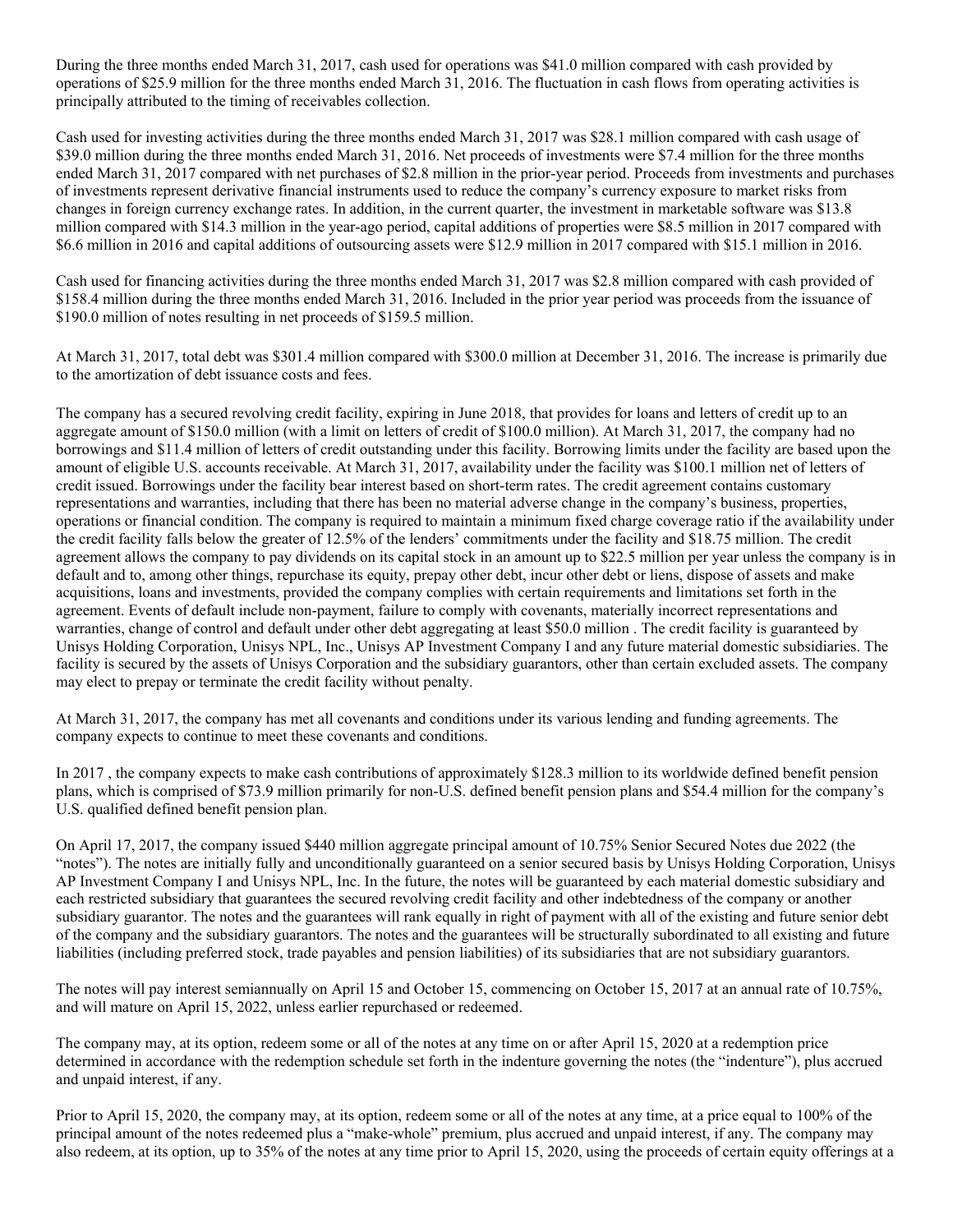redemption price of 110.750% of the principal amount thereof, plus accrued and unpaid interest, if any. In addition, the company may redeem all (but not less than all) of the notes at any time that the Collateral Coverage Ratio is less than the Required Collateral Coverage Ratio (as such terms are described below and further defined in the indenture) at a price equal to 100% of the principal amount of the notes plus accrued and unpaid interest, if any.

The indenture contains covenants that limit the ability of the company and its restricted subsidiaries to, among other things: (i) incur additional indebtedness and guarantee indebtedness; (ii) pay dividends or make other distributions or repurchase or redeem its capital stock; (iii) prepay, redeem or repurchase certain debt; (iv) make certain prepayments in respect of pension obligations; (v) issue certain preferred stock or similar equity securities; (vi) make loans and investments (including investments by the company and subsidiary guarantors in subsidiaries that are not guarantors); (vii) sell assets; (viii) create or incur liens; (ix) enter into transactions with affiliates; (x) enter into agreements restricting its subsidiaries' ability to pay dividends; and (xi) consolidate, merge or sell all or substantially all of its assets. These covenants are subject to several important limitations and exceptions.

The indenture also includes a covenant requiring that the company maintain a Collateral Coverage Ratio of not less than 1.50:1.00 (the "Required Collateral Coverage Ratio") as of any test date. The Collateral Coverage Ratio is based on the ratio of (A) Grantor (as defined in the indenture) unrestricted cash and cash equivalents plus 4.75 multiplied by of the greater of (x) Grantor EBITDA (as defined in the indenture) for the most recently ended four fiscal quarters and (y) (i) the average quarterly Grantor EBITDA for the most recently ended seven fiscal quarters, multiplied by (ii) four, to (B) secured indebtedness of the Grantors. The Collateral Coverage Ratio is tested quarterly. If the Collateral Coverage Ratio is less than the Required Collateral Coverage Ratio as of any test date, and the company has not redeemed the notes within 90 days thereafter, this will be an event of default under the indenture.

If the company experiences certain kinds of changes of control (as defined in the indenture), it must offer to purchase the notes at 101% of the principal amount of the notes, plus accrued and unpaid interest, if any. In addition, if the company sells assets under certain circumstances it must apply the proceeds towards an offer to repurchase notes at a price equal to par plus accrued and unpaid interest, if any.

The indenture also provides for events of default, which, if any of them occurs, would permit or require the principal, premium, if any, interest and any other monetary obligations on all the then outstanding notes to be due and payable immediately.

On April 17, 2017, Unisys irrevocably deposited with the trustee for its 6.25% Senior Notes due 2017 (the "2017 notes") sufficient funds to fund the redemption of the 2017 notes remaining outstanding. As a result, the company has been released from its obligations under the 2017 notes and the indenture governing those notes pursuant to the satisfaction and discharge provisions thereunder, except with respect to those provisions that by their terms survive the satisfaction and discharge.

The company maintains a shelf registration statement with the Securities and Exchange Commission that covers the offer and sale of up to \$700.0 million of debt or equity securities. Subject to the company's ongoing compliance with securities laws, the company may offer and sell debt and equity securities from time to time under the shelf registration statement. In addition, from time to time the company may explore a variety of institutional debt and equity sources to fund its liquidity and capital needs.

The company may, from time to time, redeem, tender for, or repurchase its securities in the open market or in privately negotiated transactions depending upon availability, market conditions and other factors.

# **Item 3. Quantitative and Qualitative Disclosures About Market Risk**

There has been no material change in the company's assessment of its sensitivity to market risk since its disclosure in its Annual Report on Form 10-K for the fiscal year ended December 31, 2016 .

# **Item 4. Controls and Procedures**

The company's management, with the participation of the company's Chief Executive Officer and Chief Financial Officer, has evaluated the effectiveness of the company's disclosure controls and procedures (as such term is defined in Rules 13a-15(e) and 15d-15(e) under the Securities Exchange Act of 1934, as amended (the Exchange Act)) as of the end of the period covered by this report. Based on this evaluation, the company's Chief Executive Officer and Chief Financial Officer concluded that, as of the end of such period, the company's disclosure controls and procedures are effective. Such evaluation did not identify any change in the company's internal control over financial reporting (as such term is defined in Rules 13a-15(f) and 15d-15(f) under the Exchange Act) that occurred during the fiscal quarter to which this report relates that has materially affected, or is reasonably likely to materially affect, the company's internal control over financial reporting.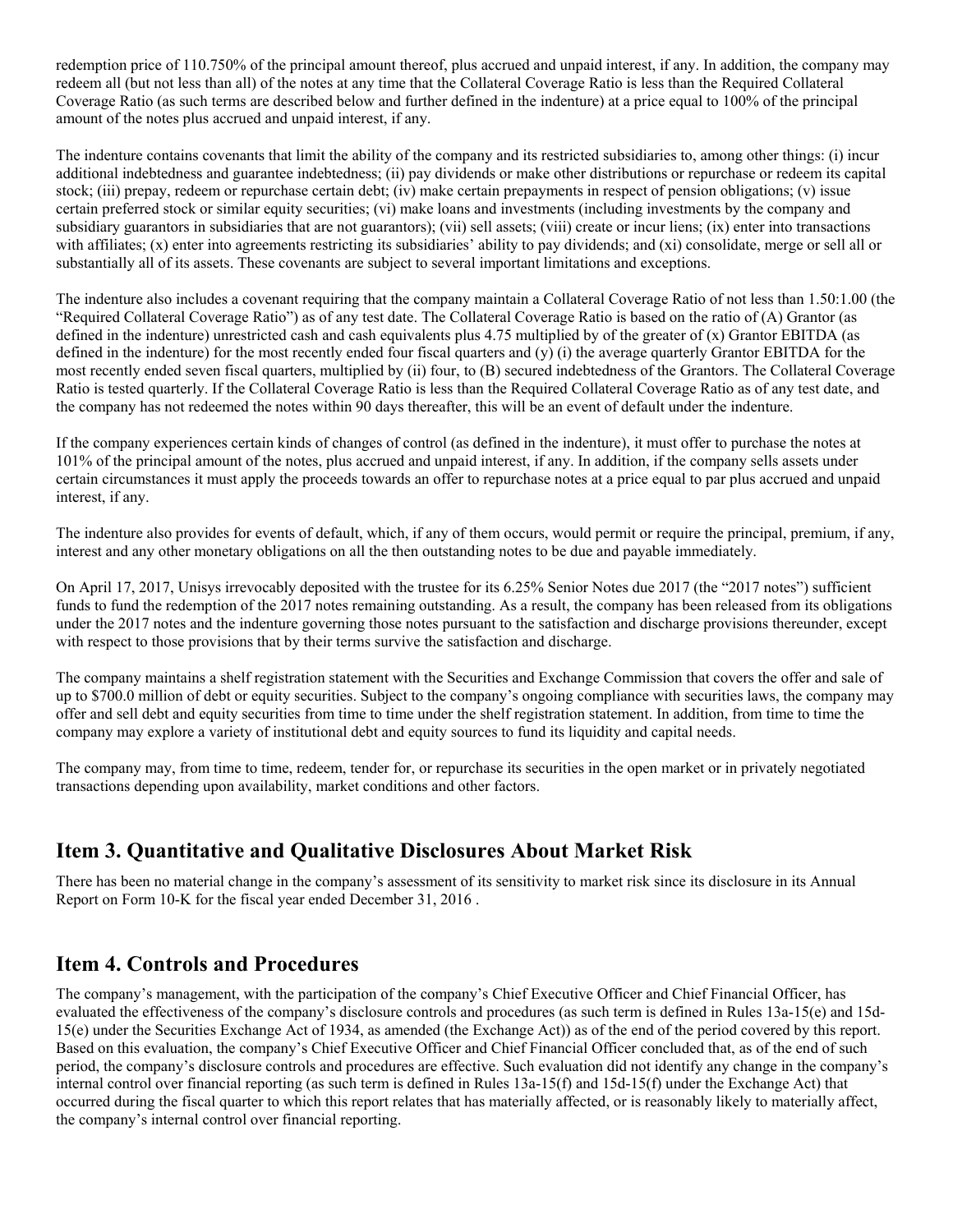# **Part II - OTHER INFORMATION**

# **Item 1. Legal Proceedings**

Information with respect to litigation is set forth in Note 9 of the Notes to Consolidated Financial Statements, and such information is incorporated herein by reference.

# **Item 1A. Risk Factors**

There have been no significant changes to the "Risk Factors" in Part I, Item 1A of the company's 2016 Form 10-K.

### CAUTIONARY STATEMENT PURSUANT TO THE U.S. PRIVATE SECURITIES LITIGATION REFORM ACT OF 1995

Risks and uncertainties that could cause the company's future results to differ materially from those expressed in "forward-looking" statements include:

- our ability to improve revenue and margins in our services business;
- 
- our ability to maintain our installed base and sell new products in our technology business; our ability to effectively anticipate and respond to volatility and rapid technological innovation in our industry;
- our ability to access financing markets;
- our significant pension obligations and requirements to make significant cash contributions to our defined benefit pension plans;
- our ability to realize additional anticipated cost savings and successfully implement our cost reduction initiatives to drive efficiencies across all of our operations;
- our ability to retain significant clients;
- the potential adverse effects of aggressive competition in the information services and technology marketplace;
- cybersecurity breaches could result in significant costs and could harm our business and reputation;
- our ability to attract, motivate and retain experienced and knowledgeable personnel in key positions;
- the risks of doing business internationally when a significant portion of our revenue is derived from international operations;
- our contracts may not be as profitable as expected or provide the expected level of revenues;
- contracts with U.S. governmental agencies may subject us to audits, criminal penalties, sanctions and other expenses and fines;
- a significant disruption in our IT systems could adversely affect our business and reputation;
- we may face damage to our reputation or legal liability if our clients are not satisfied with our services or products;
- the performance and capabilities of third parties with whom we have commercial relationships;
- a termination of the company's U.S. defined benefit pension plan
- the adverse effects of global economic conditions, acts of war, terrorism or natural disasters;
- the potential for intellectual property infringement claims to be asserted against us or our clients;
- the possibility that pending litigation could affect our results of operations or cash flow; and
- the business and financial risk in implementing future dispositions or acquisitions.

Other factors discussed in this report, although not listed here, also could materially affect the company's future results.

# **Item 6. Exhibits**

(a) Exhibits

See Exhibit Index

# **SIGNATURES**

Pursuant to the requirements of the Securities Exchange Act of 1934, the registrant has duly caused this report to be signed on its behalf by the undersigned thereunto duly authorized.

UNISYS CORPORATION

Date: April 28, 2017 By: /s/ Inder M. Singh Inder M. Singh Senior Vice President and Chief Financial Officer (Principal Financial Officer)

> By: /s/ Michael M. Thomson Michael M. Thomson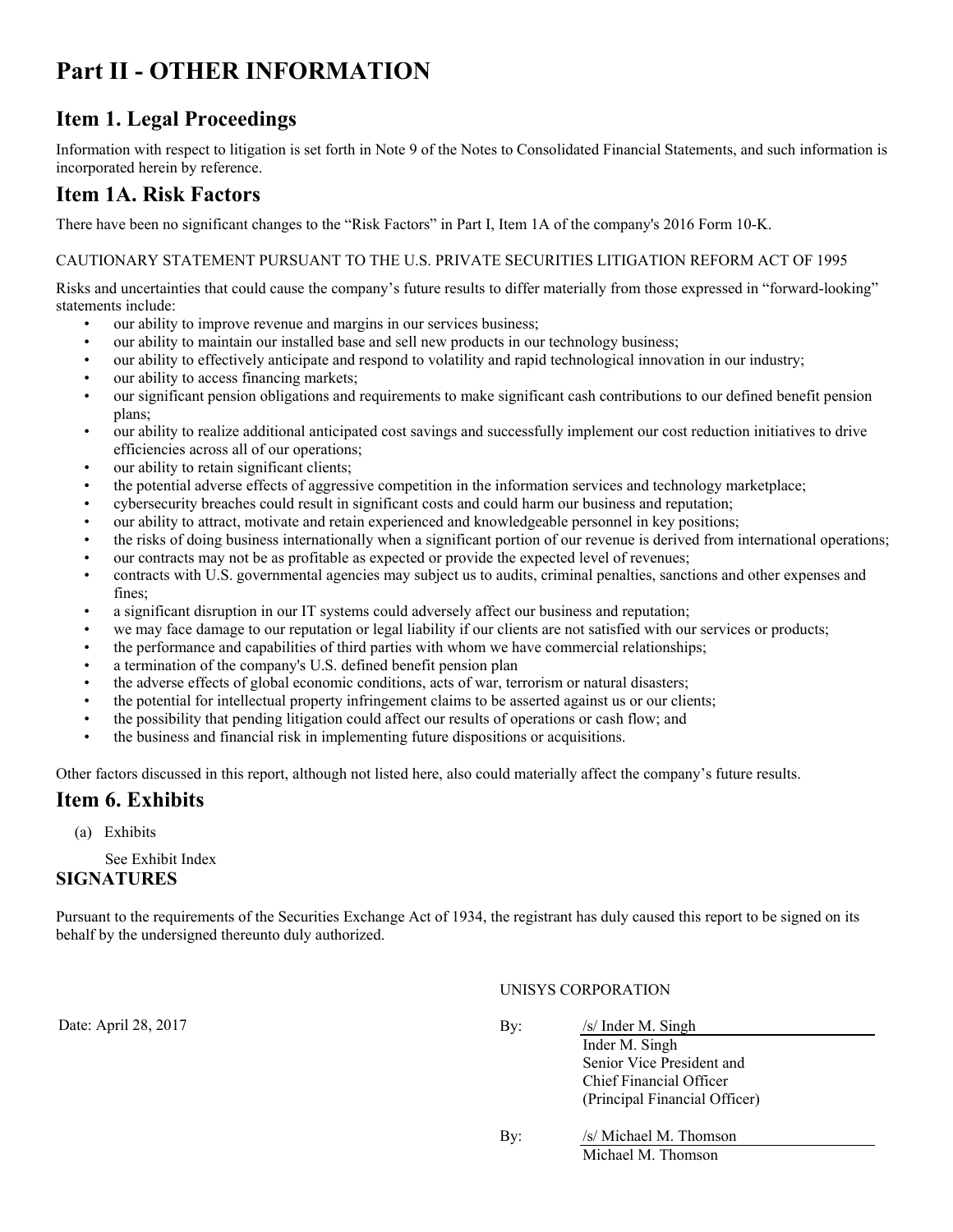# **EXHIBIT INDEX**

| <b>Exhibit Number</b> | <b>Description</b>                                                                                                                                                                                                                                                                                                                                  |  |  |  |  |  |  |
|-----------------------|-----------------------------------------------------------------------------------------------------------------------------------------------------------------------------------------------------------------------------------------------------------------------------------------------------------------------------------------------------|--|--|--|--|--|--|
| 3.1                   | Restated Certificate of Incorporation of Unisys Corporation (incorporated by reference to Exhibit 3.1 to the<br>registrant's Current Report on Form 8-K filed on April 30, 2010)                                                                                                                                                                    |  |  |  |  |  |  |
| 3.2                   | Certificate of Amendment to Restated Certificate of Incorporation of Unisys Corporation (incorporated by<br>reference to Exhibit 3.1 to the registrant's Current Report on Form 8-K filed on April 28, 2011)                                                                                                                                        |  |  |  |  |  |  |
| 3.3                   | Certificate of Amendment of the Restated Certificate of Incorporation of Unisys Corporation (incorporated by<br>reference to Exhibit 3.1 to the registrant's Current Report on Form 8-K filed on April 28, 2017)                                                                                                                                    |  |  |  |  |  |  |
| <u>3.4</u>            | Bylaws of Unisys Corporation, as amended through April 30, 2015 (incorporated by reference to Exhibit 3.3<br>to the Company's Quarterly Report on Form 10-Q filed on April 30, 2015)                                                                                                                                                                |  |  |  |  |  |  |
| <u>4.1</u>            | Indenture, dated as of April 17, 2017, among Unisys Corporation, Unisys Holding Corporation, Unisys AP<br>Investment Company I, Unisys NPL, Inc. and Wells Fargo Bank, National Association (incorporated by<br>reference to Exhibit 4.1 to the registrant's Current Report on Form 8-K filed on April 17, 2017)                                    |  |  |  |  |  |  |
| 10.1                  | Security Agreement, dated as of April 17, 2017, by and among Unisys Corporation, Unisys Holding<br>Corporation, Unisys AP Investment Company I, Unisys NPL, Inc. and Wells Fargo Bank, National<br>Association (incorporated by reference to Exhibit 10.1 to the registrant's Current Report on Form 8-K filed on<br>April 17, 2017)                |  |  |  |  |  |  |
| 10.2                  | Collateral Trust Agreement, dated as of April 17, 2017, by and among Unisys Corporation, Unisys Holding<br>Corporation, Unisys AP Investment Company I, Unisys NPL, Inc. and Wells Fargo Bank, National<br>Association (incorporated by reference to Exhibit 10.2 to the registrant's Current Report on Form 8-K filed on<br>April 17, 2017)        |  |  |  |  |  |  |
| 10.3                  | ABL-Notes Intercreditor Agreement, dated as of April 17, 2017, by and among Unisys Corporation, Unisys<br>Holding Corporation, Unisys AP Investment Company I, Unisys NPL, Inc. and Wells Fargo Bank, National<br>Association (incorporated by reference to Exhibit 10.3 to the registrant's Current Report on Form 8-K filed on<br>April 17, 2017) |  |  |  |  |  |  |
| 12                    | Statement of Computation of Ratio of Earnings to Combined Fixed Charges and Preferred Stock Dividends                                                                                                                                                                                                                                               |  |  |  |  |  |  |
| <u>31.1</u>           | Certification of Peter A. Altabef required by Rule 13a-14(a) or Rule 15d-14(a)                                                                                                                                                                                                                                                                      |  |  |  |  |  |  |
| 31.2                  | Certification of Inder M. Singh required by Rule 13a-14(a) or Rule 15d-14(a)                                                                                                                                                                                                                                                                        |  |  |  |  |  |  |
| <u>32.1</u>           | Certification of Peter A. Altabef required by Rule 13a-14(b) or Rule 15d-14(b) and Section 906 of the<br>Sarbanes-Oxley Act of 2002, 18 U.S.C. Section 1350                                                                                                                                                                                         |  |  |  |  |  |  |
| <u>32.2</u>           | Certification of Inder M. Singh required by Rule 13a-14(b) or Rule 15d-14(b) and Section 906 of the<br>Sarbanes-Oxley Act of 2002, 18 U.S.C. Section 1350                                                                                                                                                                                           |  |  |  |  |  |  |
| 101.INSXBRL           | <b>Instance Document</b>                                                                                                                                                                                                                                                                                                                            |  |  |  |  |  |  |
| 101.SCHXBRL           | Taxonomy Extension Schema Document                                                                                                                                                                                                                                                                                                                  |  |  |  |  |  |  |
| 101.CALXBRL           | Taxonomy Extension Calculation Linkbase Document                                                                                                                                                                                                                                                                                                    |  |  |  |  |  |  |
| 101.LABXBRL           | Taxonomy Extension Labels Linkbase Document                                                                                                                                                                                                                                                                                                         |  |  |  |  |  |  |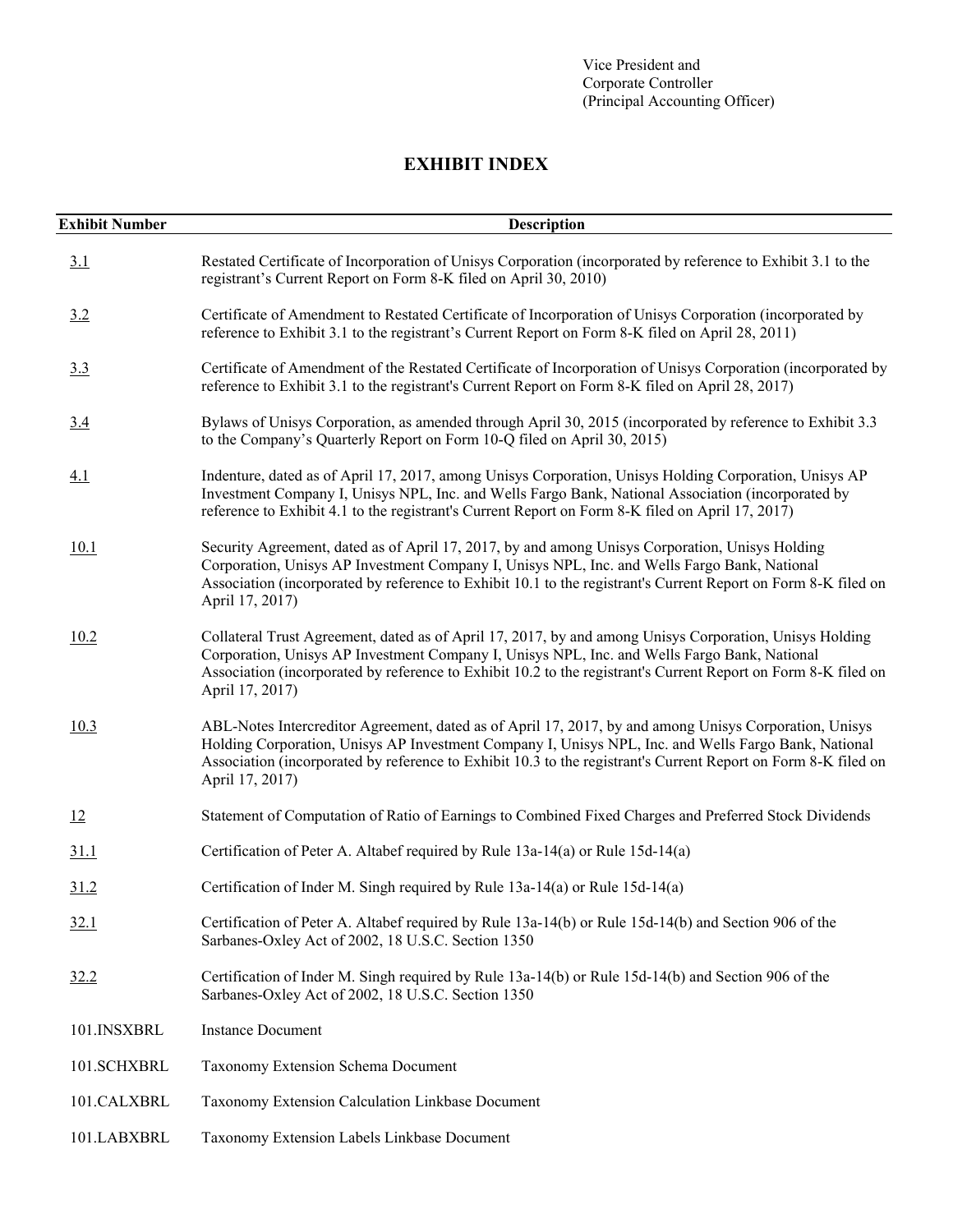101.PREXBRL Taxonomy Extension Presentation Linkbase Document

101.DEFXBRL Taxonomy Extension Definition Linkbase Document

Exhibit 12

#### UNISYS CORPORATION COMPUTATION OF RATIO OF EARNINGS TO COMBINED FIXED CHARGES AND PREFERRED STOCK DIVIDENDS (UNAUDITED) (\$ in millions)

| Three<br>Months<br>Ended<br>March 31.                                   |    |        | <b>Years Ended December 31</b> |       |    |        |    |       |    |       |     |       |  |
|-------------------------------------------------------------------------|----|--------|--------------------------------|-------|----|--------|----|-------|----|-------|-----|-------|--|
|                                                                         |    | 2017   |                                | 2016  |    | 2015   |    | 2014  |    | 2013  |     | 2012  |  |
| <b>Fixed charges</b><br>Interest expense                                |    |        |                                |       |    |        |    |       |    |       |     |       |  |
|                                                                         | \$ | 5.7    | \$                             | 27.4  | \$ | 11.9   | \$ | 9.2   | \$ | 9.9   | \$. | 27.5  |  |
| Interest capitalized during the period                                  |    | 0.8    |                                | 3.0   |    | 3.1    |    | 4.0   |    | 3.2   |     | 5.3   |  |
| Amortization of revolving credit facility expenses                      |    | 0.1    |                                | 0.4   |    | 1.5    |    | 1.6   |    | 1.6   |     | 1.7   |  |
| Portion of rental expense representative of interest                    |    | 5.2    |                                | 25.8  |    | 26.9   |    | 27.9  |    | 28.4  |     | 28.2  |  |
| <b>Total Fixed Charges</b>                                              |    | 11.8   |                                | 56.6  |    | 43.4   |    | 42.7  |    | 43.1  |     | 62.7  |  |
| Preferred stock dividend requirements (a)                               |    |        |                                |       |    |        |    | 2.7   |    | 16.2  |     | 16.2  |  |
| Total fixed charges and preferred stock<br>dividends                    |    | 11.8   |                                | 56.6  |    | 43.4   |    | 45.4  |    | 59.3  |     | 78.9  |  |
| <b>Earnings</b>                                                         |    |        |                                |       |    |        |    |       |    |       |     |       |  |
| Income (loss) before income taxes                                       |    | (16.8) |                                | 20.5  |    | (58.8) |    | 145.5 |    | 219.4 |     | 254.1 |  |
| Add amortization of capitalized interest                                |    | 0.8    |                                | 3.1   |    | 3.7    |    | 4.5   |    | 5.0   |     | 7.5   |  |
| Subtotal                                                                |    | (16.0) |                                | 23.6  |    | (55.1) |    | 150.0 |    | 224.4 |     | 261.6 |  |
| Fixed charges per above                                                 |    | 11.8   |                                | 56.6  |    | 43.4   |    | 42.7  |    | 43.1  |     | 62.7  |  |
| Less interest capitalized during the period                             |    | (0.8)  |                                | (3.0) |    | (3.1)  |    | (4.0) |    | (3.2) |     | (5.3) |  |
| Total earnings                                                          |    | (5.0)  | <sup>S</sup>                   | 77.2  | \$ | (14.8) |    | 188.7 | \$ | 264.3 |     | 319.0 |  |
| Ratio of earnings to fixed charges                                      |    | *      |                                | 1.36  |    | *      |    | 4.42  |    | 6.13  |     | 5.09  |  |
| Ratio of earnings to fixed charges and preferred stock<br>dividends (b) |    | N/A    |                                | 1.36  |    | N/A    |    | 4.16  |    | 4.46  |     | 4.04  |  |

(a) Amounts have not been grossed up for income taxes since the preferred stock was issued by the U.S. parent corporation which has a full valuation allowance against its net deferred tax assets.

(b) The ratio of earnings to fixed charges and preferred stock dividends is calculated by dividing total earnings by total fixed charges and preferred stock dividends.

\* Earnings for the quarter ended March 31, 2017 and the year ended December 31, 2015, were inadequate to cover fixed charges by \$16.8 million and \$58.2 million, respectively.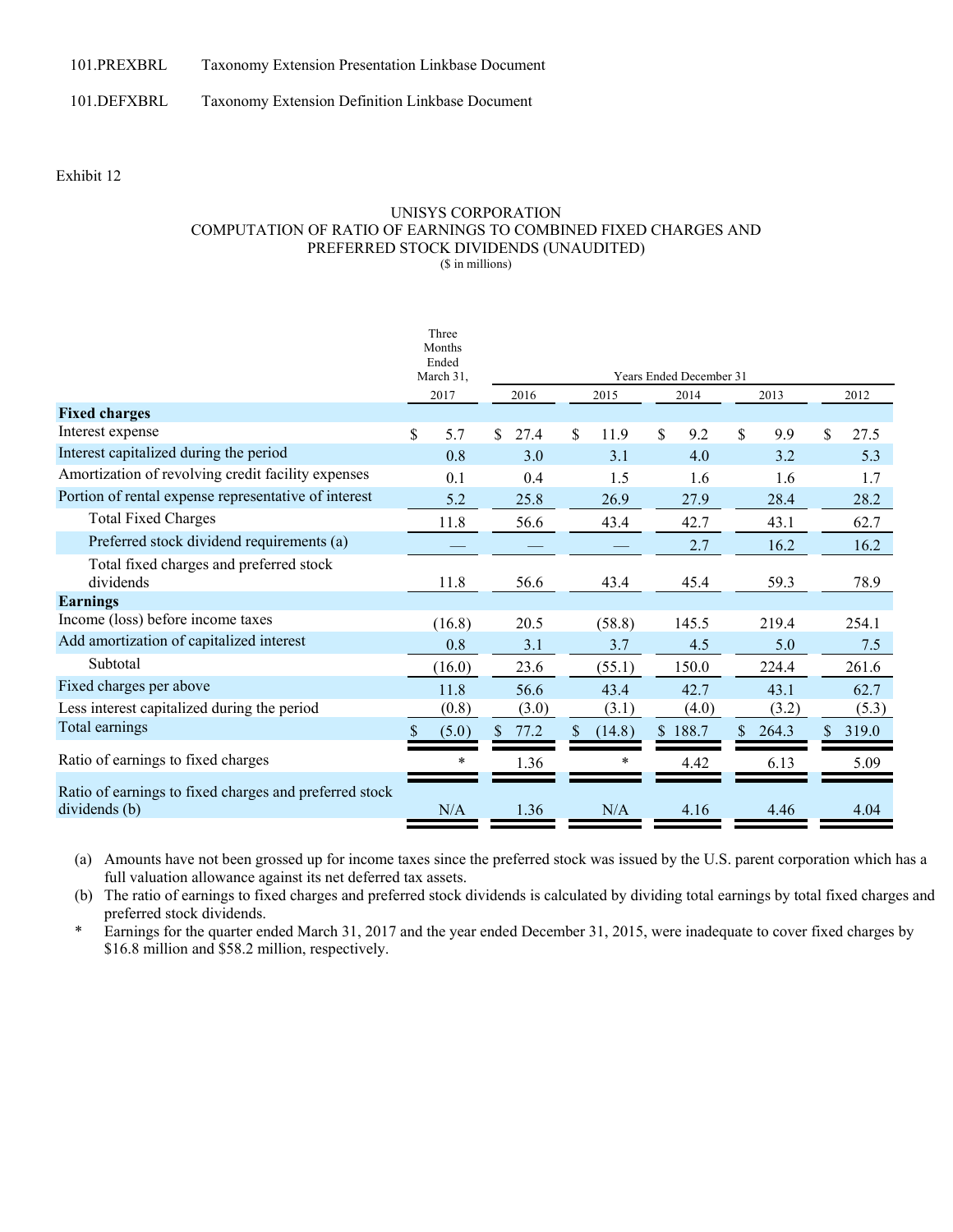Exhibit 31.1

#### **CERTIFICATION**

I, Peter A. Altabef, certify that:

1. I have reviewed this quarterly report on Form 10-Q of Unisys Corporation;

2. Based on my knowledge, this report does not contain any untrue statement of a material fact or omit to state a material fact necessary to make the statements made, in light of the circumstances under which such statements were made, not misleading with respect to the period covered by this report;

3. Based on my knowledge, the financial statements, and other financial information included in this report, fairly present in all material respects the financial condition, results of operations and cash flows of the registrant as of, and for, the periods presented in this report;

4. The registrant's other certifying officer and I are responsible for establishing and maintaining disclosure controls and procedures (as defined in Exchange Act Rules 13a-15(e) and 15d-15(e)) and internal control over financial reporting (as defined in Exchange Act Rules 13a-15(f) and 15d-15(f)) for the registrant and have:

a. Designed such disclosure controls and procedures, or caused such disclosure controls and procedures to be designed under our supervision, to ensure that material information relating to the registrant, including its consolidated subsidiaries, is made known to us by others within those entities, particularly during the period in which this report is being prepared;

b. Designed such internal control over financial reporting, or caused such internal control over financial reporting to be designed under our supervision, to provide reasonable assurance regarding the reliability of financial reporting and the preparation of financial statements for external purposes in accordance with generally accepted accounting principles;

c. Evaluated the effectiveness of the registrant's disclosure controls and procedures and presented in this report our conclusions about the effectiveness of the disclosure controls and procedures, as of the end of the period covered by this report based on such evaluation; and

d. Disclosed in this report any change in the registrant's internal control over financial reporting that occurred during the registrant's most recent fiscal quarter (the registrant's fourth fiscal quarter in the case of an annual report) that has materially affected, or is reasonably likely to materially affect, the registrant's internal control over financial reporting; and

5. The registrant's other certifying officer and I have disclosed, based on our most recent evaluation of internal control over financial reporting, to the registrant's auditors and the audit committee of the registrant's board of directors (or persons performing the equivalent functions):

a. All significant deficiencies and material weaknesses in the design or operation of internal control over financial reporting which are reasonably likely to adversely affect the registrant's ability to record, process, summarize and report financial information; and

b. Any fraud, whether or not material, that involves management or other employees who have a significant role in the registrant's internal control over financial reporting.

Date: April 28, 2017

/s/ Peter A. Altabef Name: Peter A. Altabef Title: President and Chief Executive Officer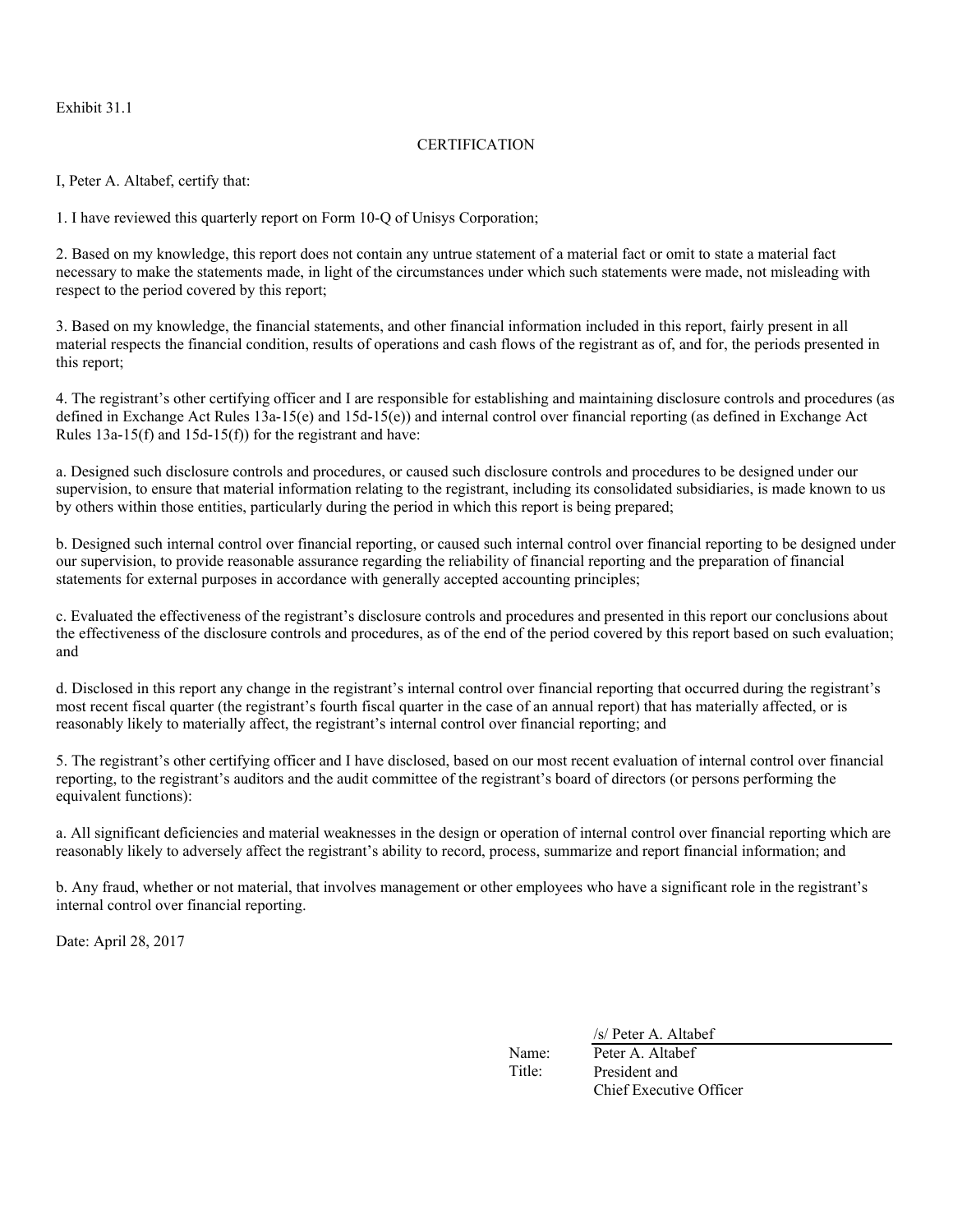Exhibit 31.2

#### **CERTIFICATION**

I, Inder M. Singh, certify that:

1. I have reviewed this quarterly report on Form 10-Q of Unisys Corporation;

2. Based on my knowledge, this report does not contain any untrue statement of a material fact or omit to state a material fact necessary to make the statements made, in light of the circumstances under which such statements were made, not misleading with respect to the period covered by this report;

3. Based on my knowledge, the financial statements, and other financial information included in this report, fairly present in all material respects the financial condition, results of operations and cash flows of the registrant as of, and for, the periods presented in this report;

4. The registrant's other certifying officer and I are responsible for establishing and maintaining disclosure controls and procedures (as defined in Exchange Act Rules 13a-15(e) and 15d-15(e)) and internal control over financial reporting (as defined in Exchange Act Rules 13a-15(f) and 15d-15(f)) for the registrant and have:

a. Designed such disclosure controls and procedures, or caused such disclosure controls and procedures to be designed under our supervision, to ensure that material information relating to the registrant, including its consolidated subsidiaries, is made known to us by others within those entities, particularly during the period in which this report is being prepared;

b. Designed such internal control over financial reporting, or caused such internal control over financial reporting to be designed under our supervision, to provide reasonable assurance regarding the reliability of financial reporting and the preparation of financial statements for external purposes in accordance with generally accepted accounting principles;

c. Evaluated the effectiveness of the registrant's disclosure controls and procedures and presented in this report our conclusions about the effectiveness of the disclosure controls and procedures, as of the end of the period covered by this report based on such evaluation; and

d. Disclosed in this report any change in the registrant's internal control over financial reporting that occurred during the registrant's most recent fiscal quarter (the registrant's fourth fiscal quarter in the case of an annual report) that has materially affected, or is reasonably likely to materially affect, the registrant's internal control over financial reporting; and

5. The registrant's other certifying officer and I have disclosed, based on our most recent evaluation of internal control over financial reporting, to the registrant's auditors and the audit committee of the registrant's board of directors (or persons performing the equivalent functions):

a. All significant deficiencies and material weaknesses in the design or operation of internal control over financial reporting which are reasonably likely to adversely affect the registrant's ability to record, process, summarize and report financial information; and

b. Any fraud, whether or not material, that involves management or other employees who have a significant role in the registrant's internal control over financial reporting.

Date: April 28, 2017

/s/ Inder M. Singh Name: Inder M. Singh Title: Senior Vice President and

Chief Financial Officer